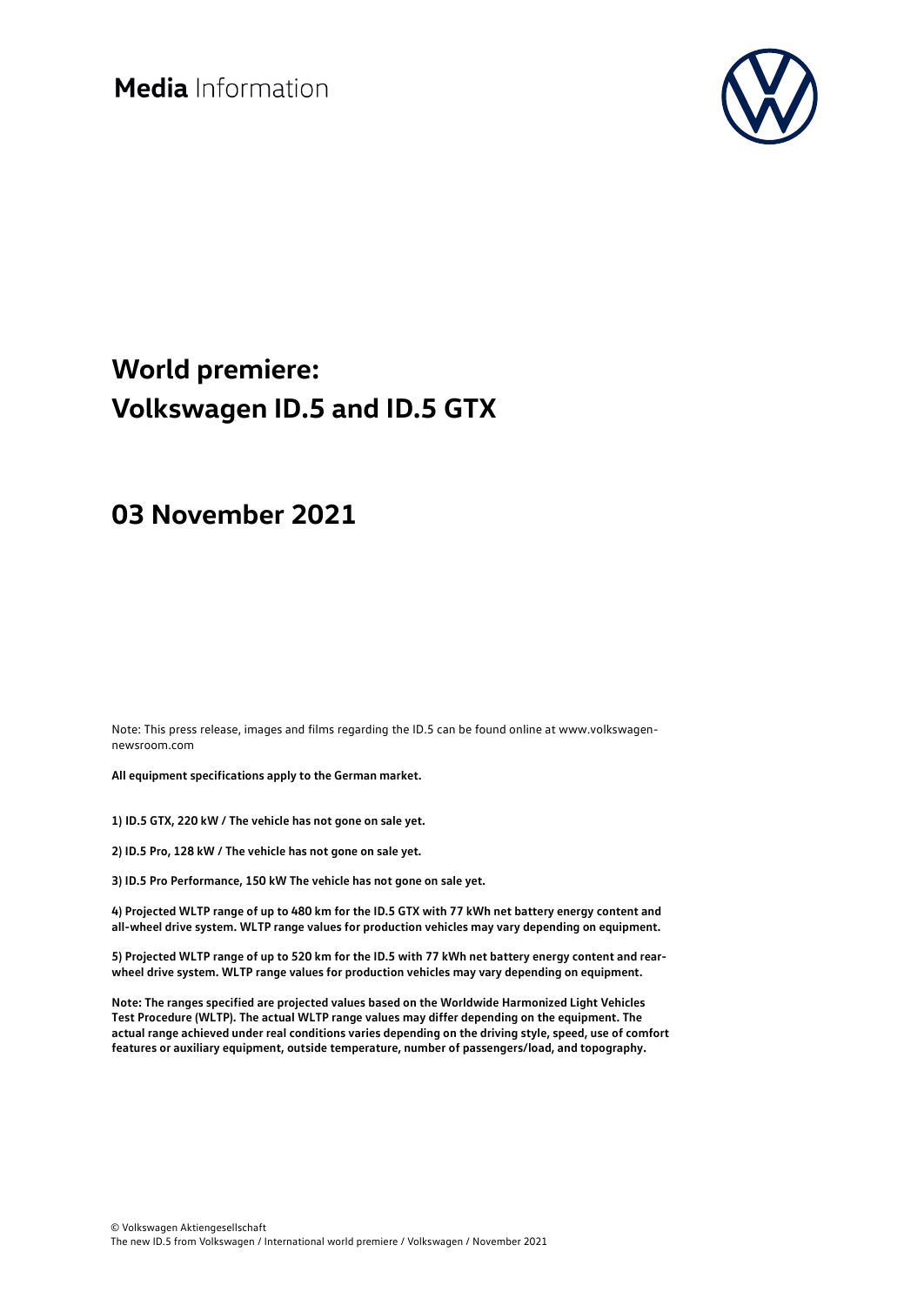

### **Contents**

### **The ID.5 – the elegant new E-SUV coupé from Volkswagen**

**The ID.5 GTX – the expressive top-of-the-line ID. model with dual-motor all-wheel drive**

| In brief:                                                          |         |
|--------------------------------------------------------------------|---------|
| ID.5 and ID.5 GTX - highlights from the new ID. model series       | Page 04 |
|                                                                    |         |
| Short version:                                                     |         |
| ID.5 and ID.5 GTX. The E-SUV coupés                                | Page 06 |
| Full version:                                                      |         |
| The new ID.5 and ID.5 GTX - the E-SUV coupés                       | Page 09 |
|                                                                    |         |
| Positioning                                                        | Page 09 |
| E-SUV coupés with pioneering MEB architecture                      |         |
| and premium standards                                              | Page 09 |
| Sporty, elegant design, maximum efficiency, powerful drive systems | Page 09 |
| Flagship all-wheel drive model ID.5 GTX                            | Page 09 |
| Software generation 3.0 and Over-the-Air updates                   | Page 10 |
| Progressive, fully networked assist systems                        | Page 10 |
| Milestone in the electric mobility campaign                        | Page 10 |
| A balance of expressive exterior design and efficient aerodynamics | Page 10 |
| Confident and elegant                                              | Page 10 |
| Dynamic roof line                                                  | Page 10 |
| Sporty design details                                              | Page 11 |
| Drag coefficient from 0.26                                         | Page 11 |
| Intelligent aerodynamic details                                    | Page 11 |
| Cutting-edge lighting technology, both inside and out              | Page 11 |
| Like human eyes                                                    | Page 11 |
| As bright as possible                                              | Page 11 |
| Fibre optic cables in the tail light clusters                      | Page 11 |
| Intelligent interior lighting                                      | Page 11 |
| Ultra-modern interior - a variety of customisation options         | Page 12 |
| Large interior with a premium, feel-good ambience                  | Page 12 |
|                                                                    |         |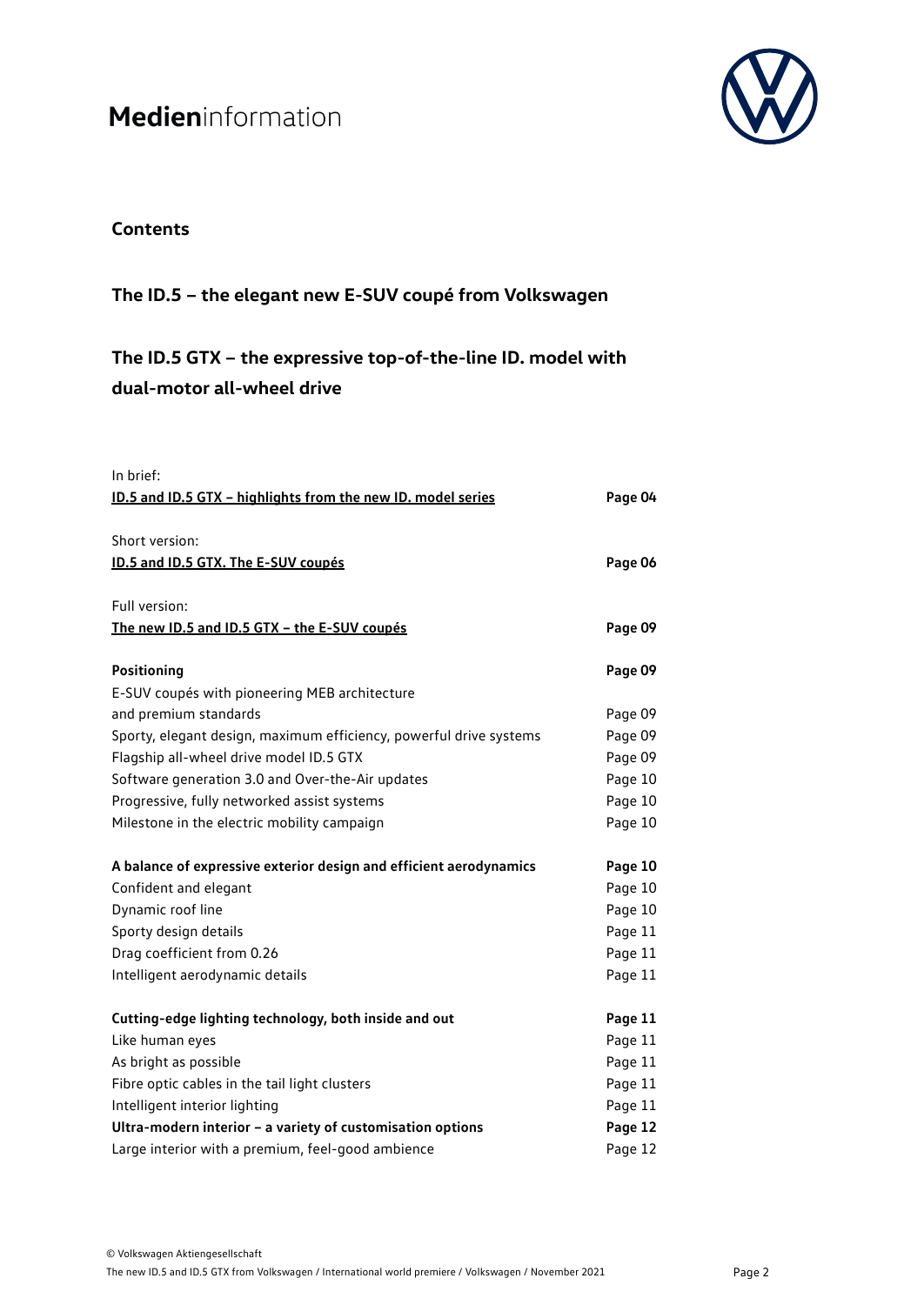

| A high standard of comfort on board                                   | Page 12 |
|-----------------------------------------------------------------------|---------|
| Plenty of space for luggage                                           | Page 12 |
| Interior without any materials of animal origin.                      | Page 12 |
| Intuitive operation. Voice commands and augmented reality             | Page 13 |
| Operating concept with two displays                                   | Page 13 |
| Quicker and more confident voice commands                             | Page 13 |
| New ID. Light functions                                               | Page 13 |
| Augmented reality head-up display                                     | Page 13 |
| Precision and processing power                                        | Page 13 |
| Connectivity                                                          | Page 14 |
| The Infotainment package                                              | Page 14 |
| The We Connect Start navigation services                              | Page 14 |
| The We Connect Start vehicle-related services                         | Page 14 |
| New electronics platform                                              | Page 14 |
| Drive system and running gear                                         | Page 15 |
| Three motor options ready for the launch                              | Page 15 |
| ID.5 Pro and Pro Performance with rear-mounted motor                  | Page 15 |
| ID.5 GTX with dual-motor all-wheel drive                              | Page 15 |
| All-wheel drive strategy for optimum dynamics in the ID.5 GTX         | Page 15 |
| Maximum efficiency                                                    | Page 15 |
| Coasting or recuperation                                              | Page 15 |
| Brake energy recuperation                                             | Page 16 |
| A sporty all-rounder                                                  | Page 16 |
| Connected control                                                     | Page 16 |
| Up to five driving profiles                                           | Page 16 |
| <b>Battery and charging options</b>                                   | Page 17 |
| Lithium-ion battery with 77 kWh                                       | Page 17 |
| Charging ecosystem                                                    | Page 17 |
| Elli: green energy for charging at home                               | Page 17 |
| Intelligent charging in your garage - optional bidirectional charging | Page 17 |
| Rapid charging while out and about                                    | Page 17 |
| <b>Way to Zero</b>                                                    | Page 18 |
| On the Way to Zero                                                    | Page 18 |
| Extensive digitalisation                                              | Page 18 |
| Investment in renewable energy                                        | Page 18 |
| <b>Technical data</b>                                                 | Page 19 |
| <b>Dimensions</b>                                                     | Page 20 |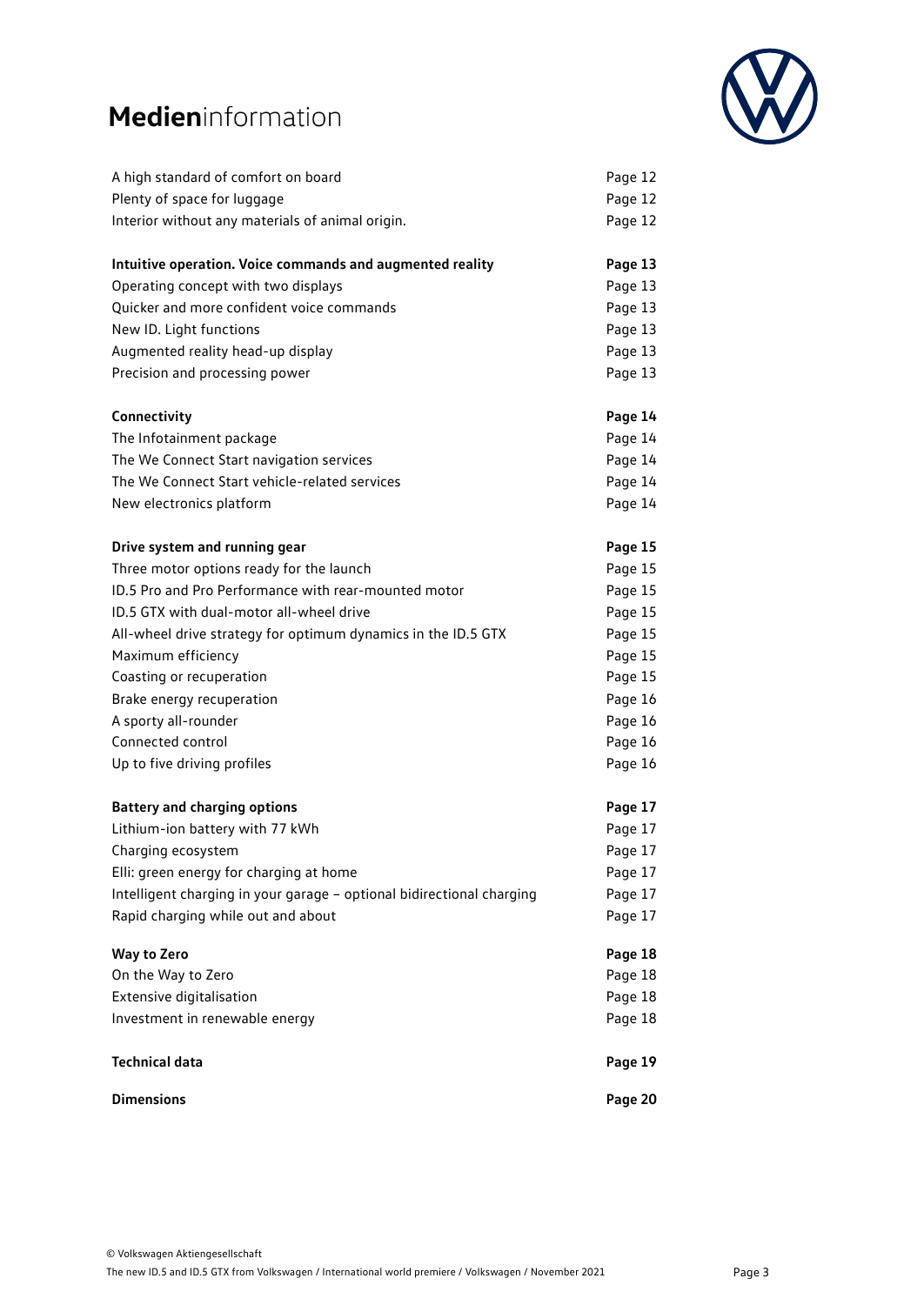**In brief** 

**The ID.5 – the elegant new E-SUV coupé from Volkswagen**

### **The ID.5 GTX – the expressive top-of-the-line ID. model with dual-motor all-wheel drive**

### **The highlights**

- **The first fully electric SUV coupé from Volkswagen.** Top-of-the-line model suitable for tackling long distances and based on Volkswagen's pioneering modular electric drive matrix with a low centre of gravity for a strong hold on the road.
- **Expressive design paired with outstanding aerodynamics:** An organic, muscular body style with a beefed-up front bumper, painted door panelling in the same colour as the body, and sporty rear spoiler that still delivers a low drag coefficient from 0.26 for a maximum range: up to 520 km as per WLTP.
- **Plenty of space:** Charismatic body is unique from every angle, while its short overhangs create an emotional coupé design with a lounge-style feeling of spaciousness that you would expect from the next class up.
- **A feel-good ambience:** Cosy, premium, functional interior. The ID.5 GTX1 is equipped with sporty, modern materials on the seats, which feature a perforated GTX logo, helping to create the distinctive look. The extensive background lighting concept highlights the innovative interior design.
- **Innovative assist systems:** Travel Assist includes mass location data for an even more relaxed and safe driving experience, whilst Park Assist Plus with memory function provides personalised parking assistance.
- **Intelligent light:** LED headlights as standard. ID.5 GTX1 features IQ.LIGHT LED matrix headlights including intelligent main beam headlights and 3D LED tail light clusters.
- **New operating concept:** Touch-sensitive multifunction steering wheel, 12-inch touch display, augmented reality head-up display (optional), adaptive natural voice control.
- **Latest electronics platform with software generation 3.0:** Powerful hardware. Latest generation of software allows for Over-the-Air updates and upgrades. Selected functions can be added at a later date.
- **Power from the rear-mounted motor.** Electric rear-mounted motors with 128 kW (174 PS) in the ID.5 Pro<sup>2</sup>, or 150 kW (204 PS) in the ID.5 Pro Performance<sup>3</sup> deliver impressive power.



#### **Volkswagen Communications**

**Product Communications** Jochen Tekotte Spokesperson Product Line E-**Mobility** Tel.: +49 5361 9-87057 jochen.tekotte@volkswagen.de

**Product Communications** Bernd Schröder Spokesperson Product Tel.: +49 5361 9-36867 bernd.schroeder1@volkswagen.de

**More at volkswagen-media-services.com**



**More at** [volkswagen-media-services.com](https://www.volkswagen-media-services.com/)

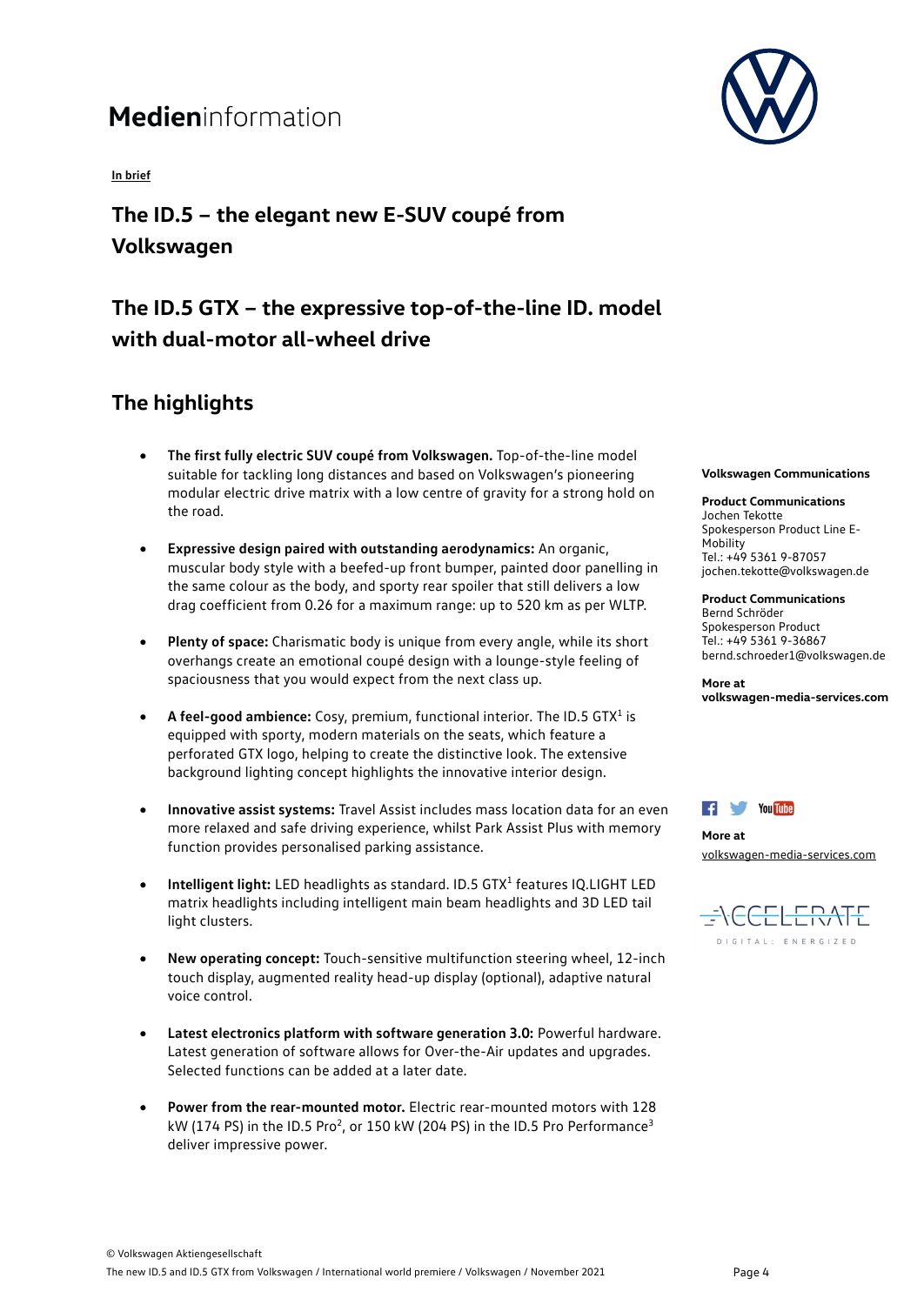

- **Dual-motor all-wheel drive system.** Top-of-the-line version ID.5 GTX1 with an electric drive motor on every axle for maximum traction. 220 kW (299 PS)\*. 0– 100 km/h in 6.3 seconds; top speed of 180 km/h.
- **Three motor options, one battery.** Large 77 kWh battery for ID.5 2 Pro, ID.5 Pro Performance and ID.5 GTX<sup>1</sup>
- **A range ready to conquer long distances:** ID.5 with up to 520 km projected range (WLTP<sup>5</sup>). High maximum charging power of 135 kW (standard) for quick charging stops.
- **Balanced sporty running gear:** Drive system and running gear with extensively connected control systems for comfortable, sporty and safe tuning. Optional: Progressive steering and regulated DCC running gear.
- **Intelligent charging – optional bi-directional charging:** Whether you're at home or on the road – intelligent energy management and automatic registration at charging stations. Once an appropriate infrastructure is in place, bi-directional charging will also be possible at home – the ID.5 will become an energy storage unit.
- **Ecosystem of sustainable mobility:** Wall box, ID. Charger and We Charge charging service create an ecosystem of sustainable mobility.
- **Sustainable electric mobility for all:** The ID.5, which is being built at the Zwickau factory in Germany, is handed over to the customer with a carbonneutral balance sheet.
- **ACCELERATE:** The ID.5 is a new model to expand the ID. family in Europe following the best-selling ID.3 and the global car ID.4. With this addition, Volkswagen is speeding up its electric mobility campaign under the ACCELERATE strategy.
- **Entering a new market segment:** With the ID.5, Volkswagen is opening up the new coupé market segment, giving it access to new groups of customers. The ID. models have already helped Volkswagen to attract large numbers of new customers.
- **Extensive digitalisation:** With the ID.5, Volkswagen is taking the next step on its journey to becoming a software-oriented mobility provider. Innovative assist systems and Over-the-Air Updates provide drivers with maximum comfort and the best possible user experience. Volkswagen is ready for data-based business models.
- **Comfort and safety:** By using mass location data and a wide range of driver assist systems, Volkswagen is starting the next stage towards automated driving in the ID.5.
- **Way to Zero:** One electric model in all key segments by 2025. The last enginepowered vehicle to roll off the production line between 2033 and 2035. Carbon-neutral balance sheet by 2050 at the latest.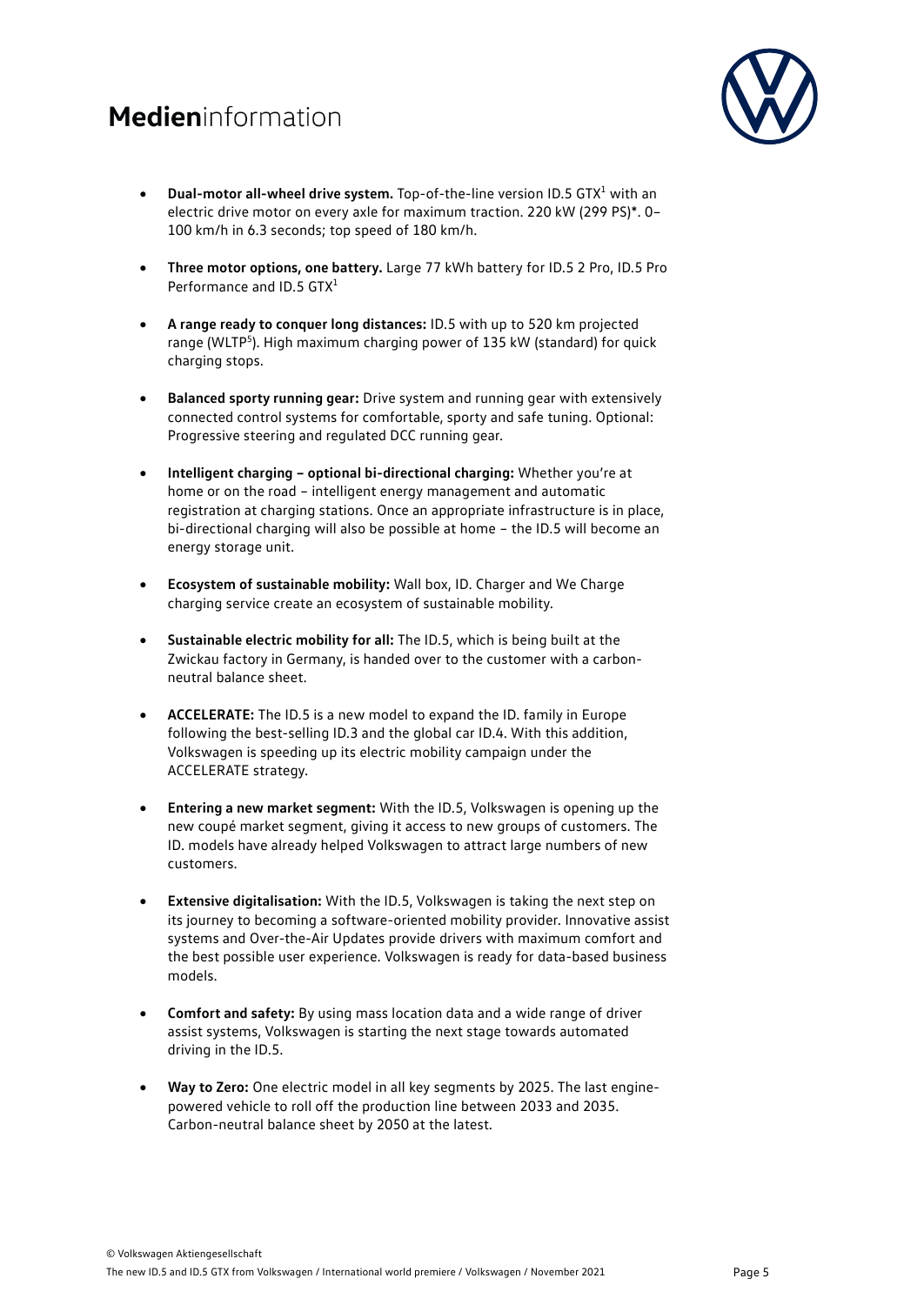

**Short version**

### **ID.5 and ID.5 GTX: the new E-SUV coupés from Volkswagen that are as expressive as they are elegant**

**Wolfsburg, November 2021.** World premiere for the long-distance-ready E-SUV coupé, the flagship electric model based on the pioneering MEB architecture. The Volkswagen ID.5 is the SUV coupé from a brand new generation of vehicles with premium standards. It will be launched as the ID.5 with a rear-wheel drive system with 128 kW (174 PS) or 150 kW (204 PS) and as an all-wheel drive ID.5 GTX<sup>1</sup> with 200 kW (299 PS)\*. Every model in this product line is a strong character, bringing together the qualities of the ID. family in a unique design that is as elegant as it is expressive. The ID.5 delivers a brand new feeling of spaciousness along with pioneering solutions for operation, humanmachine interface (HMI), Infotainment and assist systems. The ID.5 is fully connected and compatible with Over-the-Air updates and upgrades (OTA).

**Electrical efficiency meets elegance.** With its flowing, organic design, the ID.5 makes an ultra-modern, powerful and elegant impression. The roof arch stretches sleekly across the body, dropping down earlier and running into a functional spoiler. The longdistance-ready ID.5 achieves a drag coefficient from 0.26 to make sure the energy stored in the 77 kWh battery is used as efficiently as possible and sets the benchmark for the next generation of SUV coupés: electric, sporty, elegant.

**Software generation 3.0 and Over-the-Air updates:** The ID.5 and ID.5 GTX<sup>1</sup> are equipped with new hardware and the brand new software generation 3.0. Software updates and additional functions can be imported Over-The-Air. As such, the vehicle stays up-to-date at all times.

**Progressive, fully networked assist systems:** The Travel Assist feature with mass location data is activated at the touch of a button and brings together an extensive range of driver assist systems, including new functions. Together with the navigation and Car-to-X mass location data, the interaction between the Adaptive Cruise Control and Lane Assist systems makes driving easier – thanks to partly automated driving – as well as safer and more relaxed.

**Clever economy of space.** The ID.5 is based on the space-saving architecture from the modular electric drive matrix (MEB) from Volkswagen. The hardware doesn't take up much space – which benefits those on board: with an external length of 4.60 metres and a 2.77-metre wheelbase, the interior of the ID.5 offers as much space as a conventional SUV from the next class up. Despite the dynamic roof line, the ID.5 remains a versatile and flexible SUV and impresses with a feeling of spaciousness and plenty of headroom, even for passengers in the second row of seats. The interior colour scheme is modern and cosy, while the materials are finished to a high standard. Customers can choose from a number of interior variants, seats and equipment packages. Depending on the position of the rear seat backrests, the luggage compartment can range from 549 to 1,561 litres. An electrically powered boot lid and electric folding ball coupling are available as options.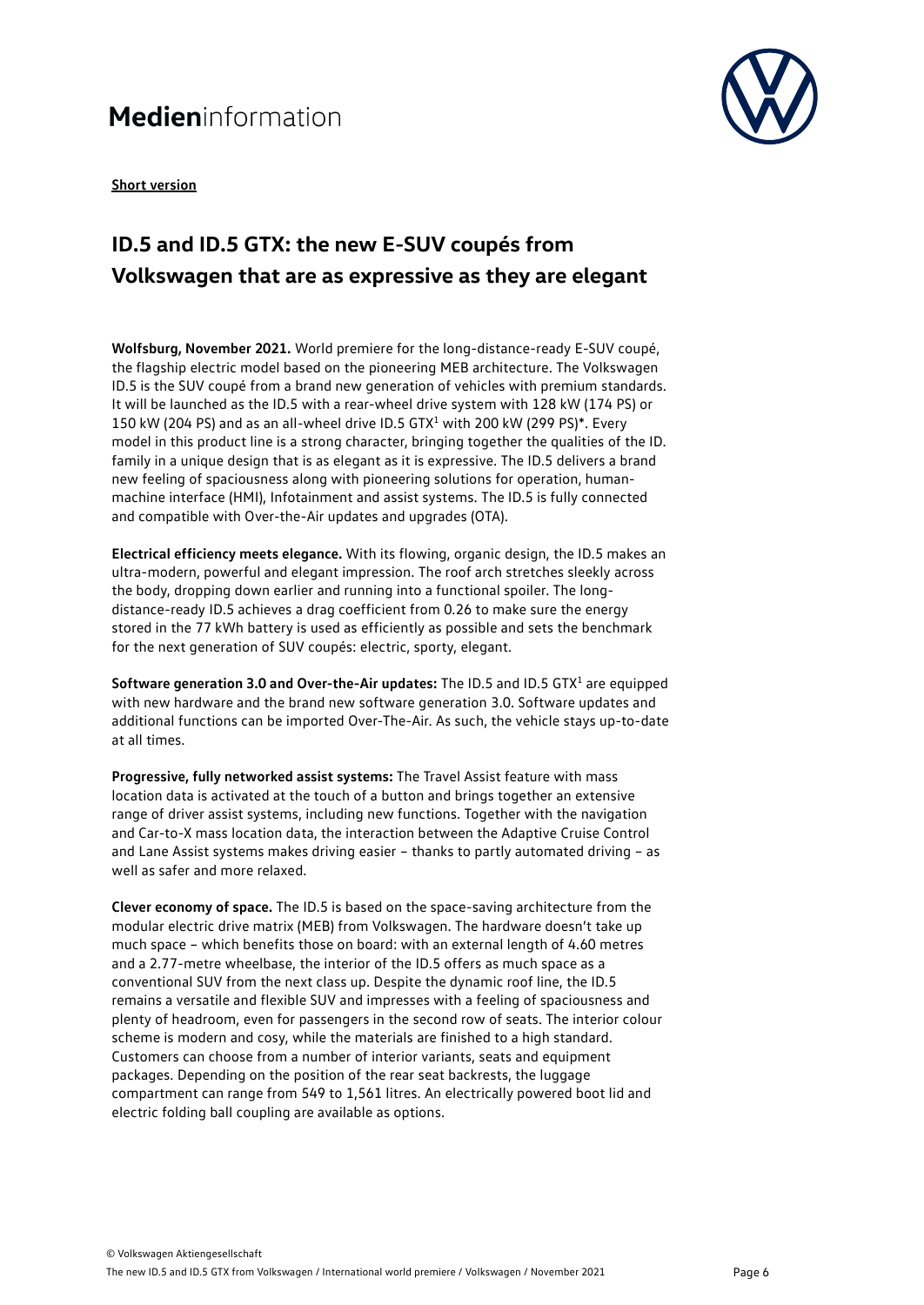

**Two displays plus Online Voice Control.** The cockpit in the ID.5 is almost completely free from switches and buttons, apart from those that control the most important functions. Controls and displays are concentrated within two screens – one compact behind the steering wheel and one large in the centre that measures 12 inches across the diagonal (standard). The compact screen in front of the driver can be controlled using the multifunction steering wheel. The large Infotainment display in the middle of the dash panel is touch-controlled.

A third level is available – the natural voice control function "Hello ID.", whose Internet connection allows it to benefit from information from the Cloud. With various new functions, the ID. Light, a strip of lights below the windscreen, offers intuitive support to the driver with a number of tasks, such as in hazardous situations or during vehicle navigation.

**Augmented reality head-up display – digital high-tech.** With its augmented reality HUD, Volkswagen is showcasing a high-tech option in the ID.5. Its displays are blended into the real-life surroundings for instance, the turn arrows for navigation instructions are reflected onto the windscreen and appear within the driver's field of vision around 10 metres in front of the vehicle, for the most natural display of information.

**Cutting-edge lighting technology.** The ID.5 is equipped with the most cutting-edge lighting technology – both inside and out. When the driver approaches the vehicle with their key, the ID.5 begins its welcome routine: the headlights and tail light clusters wake up with a lighting sequence; at the same time, projectors in the exterior mirrors beam the ID. family "fingerprint" onto the ground. Both the headlights themselves and the tail light clusters are fitted with the latest LED technology. Volkswagen also offers optional IQ.LIGHT LED matrix headlights with intelligently controlled main beam headlights (standard in the ID.5 GTX 1). The sculpture-like LED tail light clusters with a 3D design (also standard in the ID.5 GTX<sup>1</sup>) glow with an unusual level of intensity. Lighting also plays an important role in the vehicle interior. Ambient lighting in the roof, on the dash panel, in the doors and in the footwell can be configured in a number of colours to suit the user's preference.

The ID. Light feature is a unique element in the ID.5's lighting concept: the intuitive lighting strip below the windscreen is also part of the background lighting system as well as contributing to the human-machine interface (for short: HMI). The ID. Light uses different light pulses to signal whether the car is ready to drive, which direction – according to the navigation system – it should turn next or whether the battery is currently being charged. ID. Light also provides support in potentially dangerous situations. It informs and alerts the driver and occupants with bold lighting signals, for instance when there are vehicles in the blind spot or when the traffic in front of the vehicle is decelerating quickly. Moreover, ID. Light can also back up instructions from the navigation system with lighting signals. For example, it can indicate that the driver needs to move into the inside lane before taking a motorway exit or that they should take their foot off the accelerator in order to "coast" efficiently according to their speed. All colours and animations follow a carefully composed visual language that is friendly, universal and easy to understand, giving drivers the information they need while keeping their eyes on the road.

**Three power outputs. Flagship all-wheel drive model ID.5 GTX**. The E-SUV coupé from Volkswagen will launch in 2022 with three motor options. The ID.5 Pro<sup>2</sup> is powered by an electric drive motor in the rear with 128 kW (174 PS) output. In the ID.5 Pro Performance<sup>3</sup>, the rear-mounted motor delivers 150 kW (204 PS). In the ID.5 GTX<sup>1</sup>, there is one electric motor on the front axle and another on the rear axle. The dual-motor all-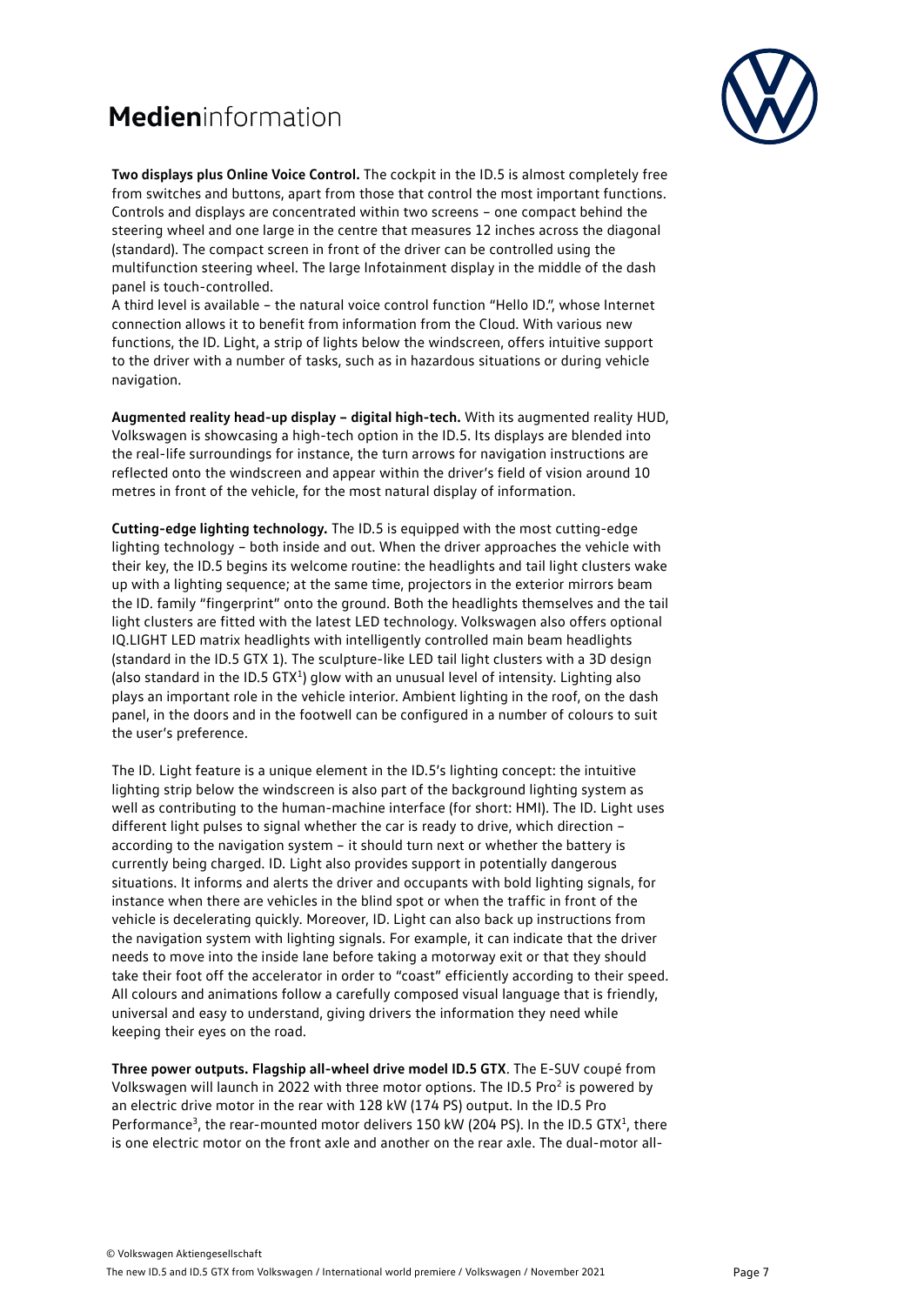

wheel drive system delivers a maximum of 220 kW (299 PS)\*. The flagship model accelerates from 0 to 100 km/h in 6.3 seconds and reaches a top speed of 180 km/h. **From comfortable to sporty**. Whether equipped with a rear-mounted motor or an electric all-wheel drive system – all versions of the ID.5 deliver a comfortable, sporty and safe ride experience thanks to the close integration of control units for the drive system and running gear. With the driving profile selection function (standard), the driver can determine how the electric drive motors and steering system work in several different modes. On request, the customer can equip the ID.5 with progressive steering, the directness of which increases with the steering wheel angle, and a sports running gear. A third option is also available in the form of the DCC electronic damping control – this further extends the range between gentle rolling and a sporty ride. The wheel rim diameter options range from 19 to 21 inches.

**Range of up to 520 km.** All ID.5 motor options use a large, long-distance-ready battery that can store 77 kWh of energy (net). This enables the ID.5 Pro<sup>2</sup> and ID.5 Pro Performance<sup>3</sup> to achieve a projected range of up to 520 km (WLTP<sup>5</sup>). Its central location under the passenger compartment ensures a low centre of gravity and balanced distribution of the axle load. The flagship all-wheel drive model ID.5 GTX<sup>1</sup> has a projected range of 480 km (WLTP<sup>4</sup>).

**Convenient charging – optional bi-directional charging.** The Volkswagen brand for the convenient, connected and sustainable charging of electric cars is known as We Charge. This brand has the ideal charging solution no matter what time it is or where you are – at home, in your local area or on a long journey. The ID.5 models can be charged with a power of up to 11 kW at an alternating current charging station or wall box. When combined with a home energy management system (HEMS), the ID. Charger, Volkswagen's wall box, offers various new functions – such as charging during cheaper periods or using solar power if a photovoltaic system has been installed. Additionally, once an appropriate infrastructure is in place, bi-directional charging will also be possible at home – power that is not needed will be fed back into the domestic grid. While out on the road, the ID.5 models can be charged at direct current quick-charging stations with up to 135 kW. In around 30 minutes, the battery is able to store energy for the next 390 km in the ID.5 or 320 km in the ID.5 GTX $1$  (WLTP).

**Ecosystem of sustainable mobility**. The ID.5, which is rolling off the production line at the Zwickau factory in Germany, is handed over to European customers with a carbonneutral balance sheet. If the vehicle is charged using green power at home or from IONITY's quick-charging network, it can also be driven with virtually zero emissions, too. Volkswagen is the first vehicle manufacturer to support the expansion of renewable energy on a large scale. By 2030, it is aiming to cut carbon emissions per vehicle by 40 per cent, and following its Way to Zero, the company is set is to be climate neutral by 2050 at the latest.

**Transformation on the Way to Zero.** The goal of completely electrifying the entire new vehicle fleet combined with the new ACCELERATE brand strategy is also accelerating the company's digital transformation. With the ID.5, Volkswagen is taking the next step on its journey to becoming a software-oriented mobility provider. Here, innovative assist systems and Over-the-Air Updates provide drivers with maximum comfort and the best possible user experience.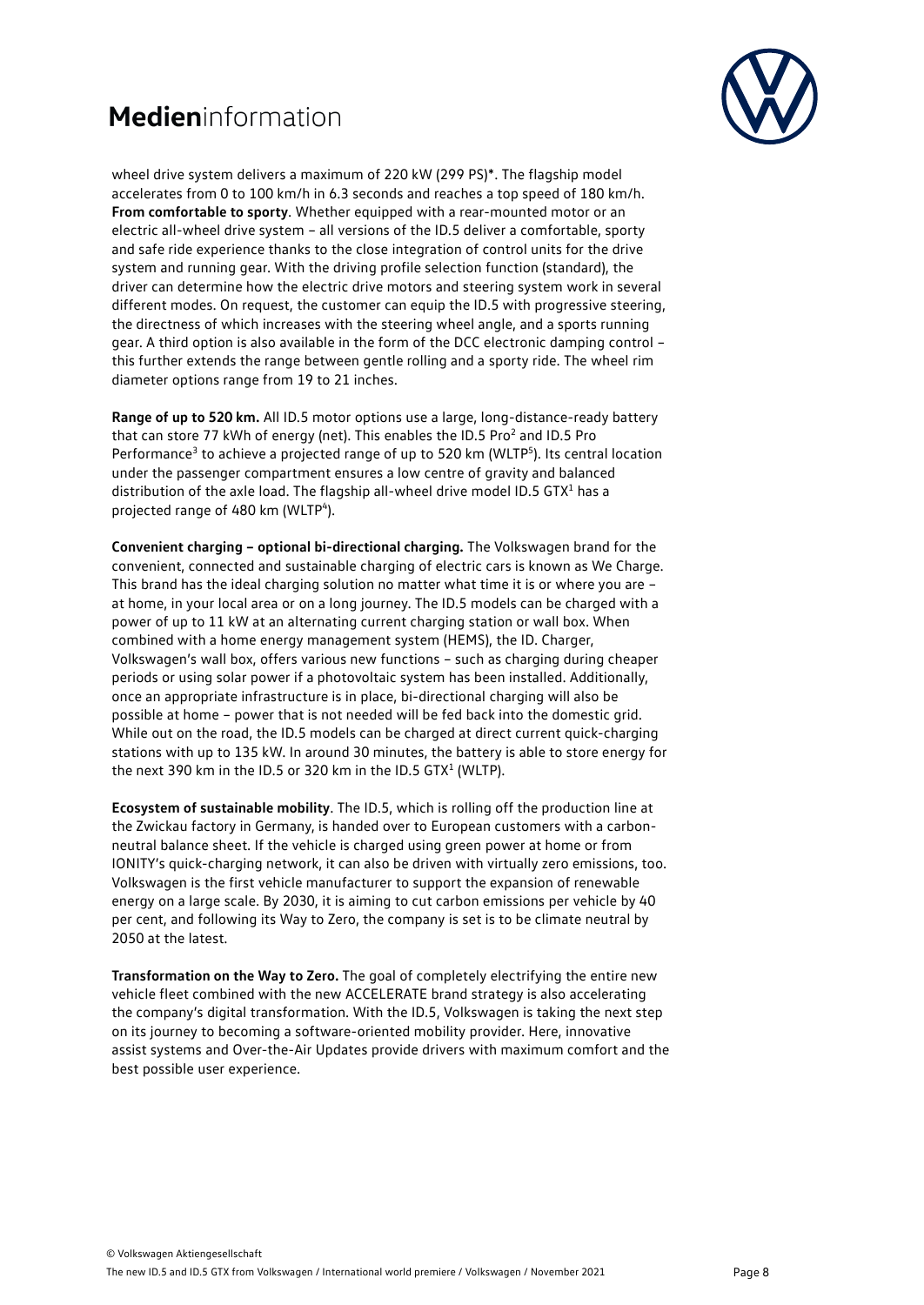

#### **Full version**

### **The new ID.5 and ID.5 GTX. The E-SUV coupés**

#### **Positioning**

**E-SUV coupés with pioneering MEB architecture and premium standards:** World premiere for the long-distance-ready E-SUV coupé, the flagship electric model based on the pioneering MEB architecture. The Volkswagen ID.5 is the SUV coupé from a brand new generation of vehicles with premium standards. Following on from the ID.3 and ID.4, the ID.5 is now the third new vehicle to be launched on the basis of the modular electric drive matrix (MEB) and is the current flagship vehicle in this model range.

The exceptionally spacious SUV coupé combines premium standards with sustainability and elegance with the best possible results: the first electrically powered SUV coupé from Volkswagen delivers a carbon-neutral, sporty performance for a discerning clientèle. The ID.5's package represents the next generation of the SUV coupé and provides passengers with an exceptional amount of space in combination with a dynamic roof line.

To save space, the drive systems are mounted on the rear axle or on both axles (ID.5  $GTX<sup>1</sup>$ ), while the short front end houses the radiator and parts of the air conditioning system. The long wheelbase of 2.77 metres creates the foundation for the Open Space – an interior that is as big as any interior in a conventional SUV in the next class up. With a total length of 4.60 metres, the ID.5 offers an unprecedented economy of space to give occupants plenty of room to move around in and to ensure pleasant air conditioning. Even with the ID.5's sporty coupé shape, the headroom for passengers in the rear is just 12 millimetres less than the ID.4. With the ID.5, there is the new software generation 3.0 for an even higher level of comfort and performance.

**Sporty, elegant design, maximum efficiency, powerful drive systems.** The ID.5's muscular, organic coupé design is unique in the segment and also reflects the Volkswagen brand's ecological goals. Improved even on the ID.4, the outstanding aerodynamics of the ID.5 achieve a drag coefficient of 0.26 and above, allowing the energy (77 kWh as standard) stored in the lithium-ion battery to be utilised to the max. A projected range of 520 km according to WLTP5 and a quick-charging capacity with up to 135 kW underpin the ID.5's suitability for long-distance driving. Large wheels and individual details highlight the ID.5's sporty elegance.

**Flagship all-wheel drive model ID.5 GTX.** While the ID.5 Pro with 128 kW (174 PS) and ID.5 Pro Performance with 150 kW (204 PS) are fitted with a rear-mounted drive system, the all-wheel drive flagship model has an electric motor on every axle. The ID.5 GTX<sup>1</sup>'s total output is 220 kW (299 PS)\*. It accelerates from 0–100 km/h in 6.3 seconds and reaches a top speed of 180 km/h.

The dual-motor all-wheel drive system is designed for maximum traction and extremely stable driving behaviour, particularly in hazardous weather conditions. Like the other ID.5 models, the ID.5 GTX<sup>1</sup>'s drive system is also supplied by a 77 kWh lithium-ion battery. The all-wheel drive flagship model is particularly sporty and is equipped with exclusive design elements reserved for the GTX. The ID.5 GTX<sup>1</sup>'s maximum trailer weight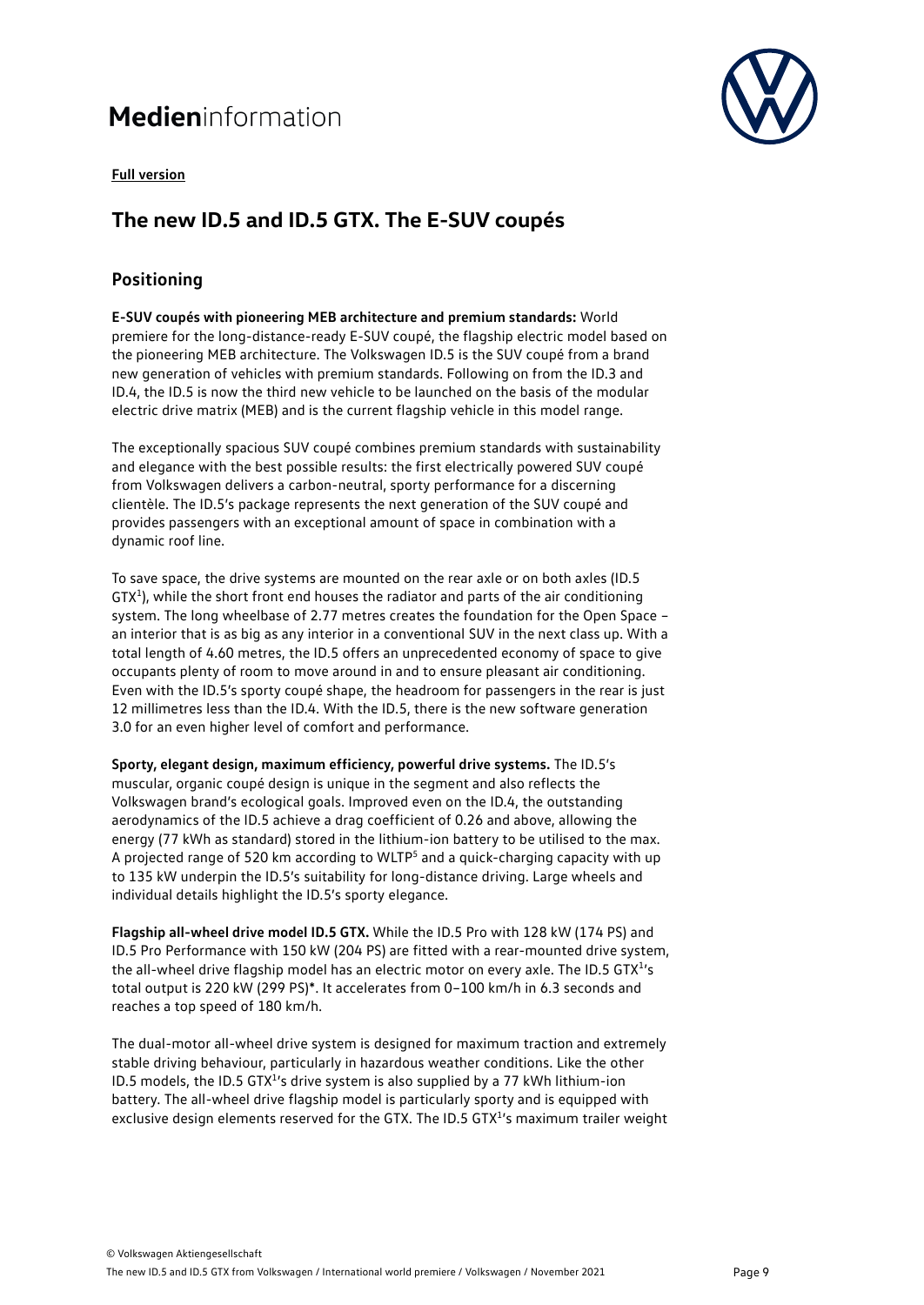

is 1,400 kilograms, which is 200 kilograms more than the model versions with rearmounted motors.

**Software generation 3.0 and Over-the-Air updates:** The ID.5 and ID.5 GTX<sup>1</sup> are equipped with new hardware and the brand new software generation 3.0. As a result, software updates and other vehicle functions will be able to be imported Over-the-Air in future.

**Progressive, fully networked assist systems:** The driver assist system Travel Assist with mass location data plays a fundamental role within the systems for assisted driving. This system is supported by both ACC Adaptive Cruise Control (longitudinal control) from 0 km/h up to the top speed and the Lane Assist lane keeping system (lateral control), two proven systems that are now fully integrated with one another. Once the driver has pressed the button on the multifunction steering wheel to activate Travel Assist, they still need to keep their hands on the wheel, but only so that they can override the assist system if this becomes necessary.

With the integration of navigation data and traffic sign recognition, the ID.5 will also dynamically adapt to the vehicle's environment. With Car2X communication, Volkswagen is taking safety to a whole new level. Mass location data from compatible vehicles in the Volkswagen fleet and signals from infrastructure within a radius of up to 800 metres can be implemented locally within a fraction of a second and warn the driver about dangerous areas, scenes of an accident and stationary traffic. The ID. Light in the cockpit helps by providing visual warnings. Parking is also now even easier thanks to Park Assist Plus with memory function: as well as helping the driver to locate a parking space and providing steering support when manoeuvring in and out of spaces, the intelligent parking system can reproduce individual, pre-learnt manoeuvres, thus relieving strain on the driver.

**Milestone in the electric mobility campaign.** Together with the ID.4, the ID.5 is launching into the largest market segment in the world – the compact SUV class. As such, the two model series mark a strategic milestone in Volkswagen's electric mobility campaign. The Group is aiming to become the global market leader for electric mobility by 2025 at the latest. By 2050, vehicles and the company itself will become carbonneutral. In the next five years, the company will be investing around 46 billion euros into electric mobility and the hybridisation of its fleet.

#### **A balance of expressive exterior design and efficient aerodynamics**

**Confident and elegant.** With its concentrated expression, the stripped-back cool air openings and the large painted surfaces, the face of the ID.5 appears independent, confident and friendly from every angle. The exclusively designed air intakes on the ID.5  $GTX^1$  flagship model give it a more powerful touch than the ID.5 Pro<sup>2</sup>. On the whole, lines on the ID.5 are soft and flowing – but athletic and muscular at the same time. The short overhangs and large wheels enhance the strong appearance. The ID.5 is 4.60 metres long, 1.85 metres wide and 1.61 metres tall.

**Dynamic roof line.** The high front underlines the E-SUV coupé's robust power, while the flat angle of the A-pillars, which have been pulled forwards, adds a new, elegant flow to the roof line – this stretches out close to the body and runs into the extended D-pillars. The athletic shoulder lines make for a powerful, exciting effect. At the rear, horizontal lines emphasise the width, with the lighting strip having a particularly powerful effect.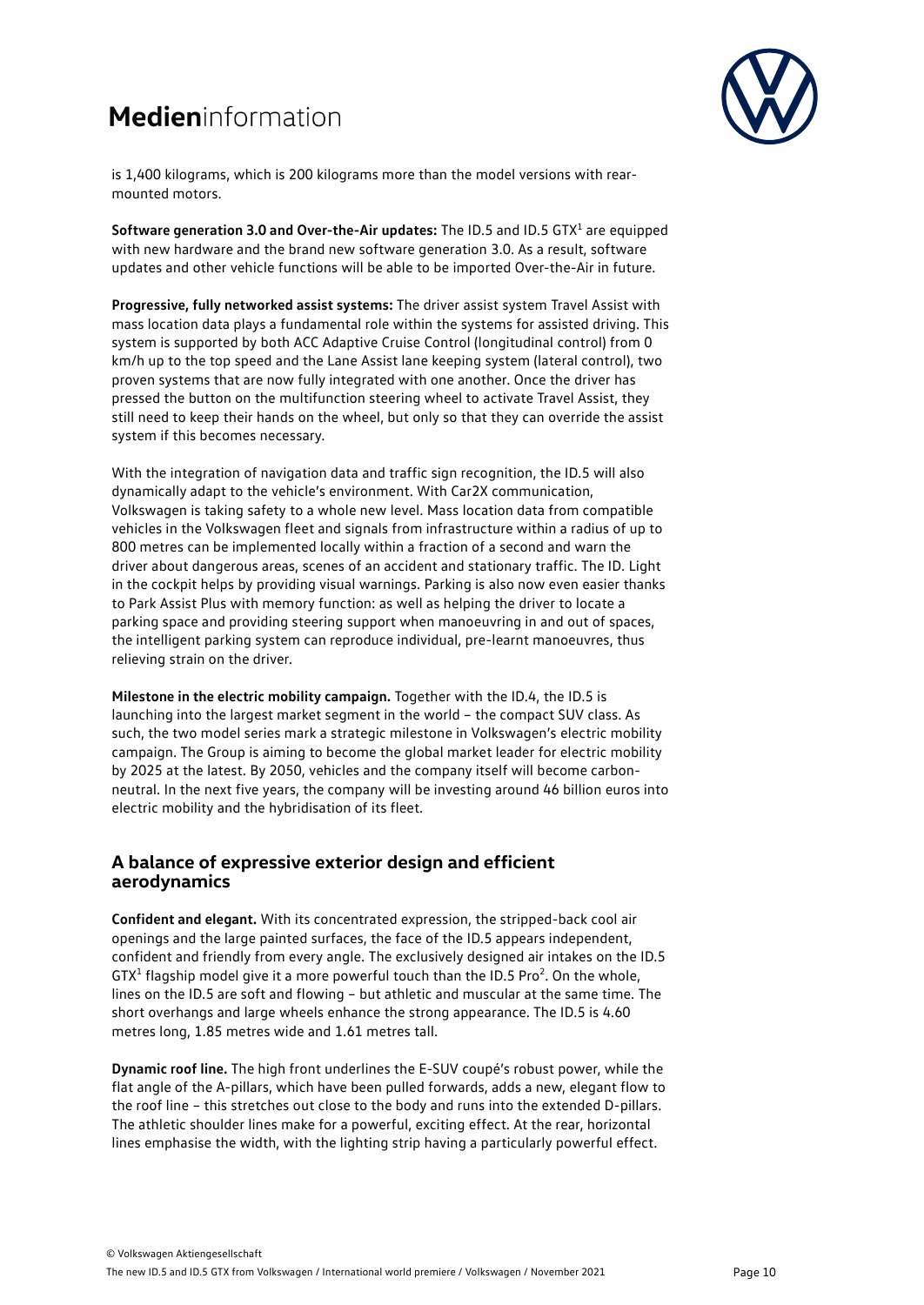

**Drag coefficient from 0.26.** The design of the E-SUV coupé looks as though it has been shaped by the wind – and indeed it has. The ID.5 Pro<sup>2</sup> and the ID.5 Pro Performance<sup>3</sup> achieve a very low drag coefficient of 0.26; in the ID.5  $GTX<sup>1</sup>$  the drag coefficient is 0.27. The decisive factor for the good aerodynamic properties is the body's basic shape with the greenhouse, which drops gently to the rear and becomes increasingly narrow. The air stream flows along the rear window, moves around and then through the spoiler and does not start to swirl until it reaches the area underneath. With this flow pattern, the spoiler, the sculptured shape of the tail light clusters and lifted diffuser insert work together – with the additional goal of reducing down force on the rear axle.

**Intelligent aerodynamic details.** The flush door handles on the ID.5 are also designed to optimise air flow for minimal drag, the same goes for the wheel rims with their flat design. The electric radiator roller blind in the vehicle front end does not open until the power units need cooled air – only then do they need to force air through the cooling channels. In the underbody, small spoilers and trim panels guide the flow of air.

#### **Cutting-edge lighting technology, both inside and out**

**Like human eyes.** The large headlights give the ID.5's face a friendly appearance and use LED technology as standard. The Design package for the ID.5 Pro<sup>2</sup> and ID.5 Pro Performance<sup>3</sup> comes with LED matrix headlights, though these come as standard in the ID.5 GTX<sup>1</sup>. Their modules with the side background lighting are reminiscent of human eyes. When the driver approaches the vehicle with the key, the vehicle appears to wake up and open its eyes, an impression created by the fact the modules swivel on a vertical axis. The keyless locking and starting system Keyless Access (optional) represents an additional highlight: the vehicle tries to make eye contact with the driver by swivelling its eyes to one side or the other. The car "looks". To complete the welcome sequence, the exterior mirrors project the "finger print" of the ID. family on to the ground. The honeycomb pattern is a common motif that is found in many areas of the ID. family models.

**As bright as possible.** The LED matrix headlights, called IQ.LIGHT, always illuminate the road as brightly as possible without dazzling other road users. Each headlight module is made up of 18 LED units, eleven of which can be individually switched off and dimmed. A separate spotlight expands the lighting package. When the lighting is switched on, a strip of light connects the headlights to the Volkswagen badge. In the ID.5 GTX<sup>1</sup>, three individual LED units extend the signature light into each of the outer air intakes.

**Fibre optic cables in the tail light clusters.** The rear of the ID.5 shines thanks to the innovative 3D LED tail light clusters (standard in the ID.5 GTX $^1$ ; included in the Design package for the Pro and Pro Performance), which are connected by an LED lighting strip. Each unit contains nine fibre optic cables located freely in the space and made up of several thin layers; these create an arch-shaped tail light in a vivid red. The brake light creates an X shape, while the dynamic turn signal sweeps from inside to out. In vehicles equipped with the LED matrix headlights, animated lighting patterns run through the tail light clusters to welcome and say goodbye to the driver. The driver can choose between various animations in the relevant HMI menu.

**Intelligent interior lighting.** The ID.5's lighting architecture is designed to form a unified package and also plays an important role in the interior. Ambient lighting in the roof, on the dash panel, in the doors and in the footwell can be configured in a number of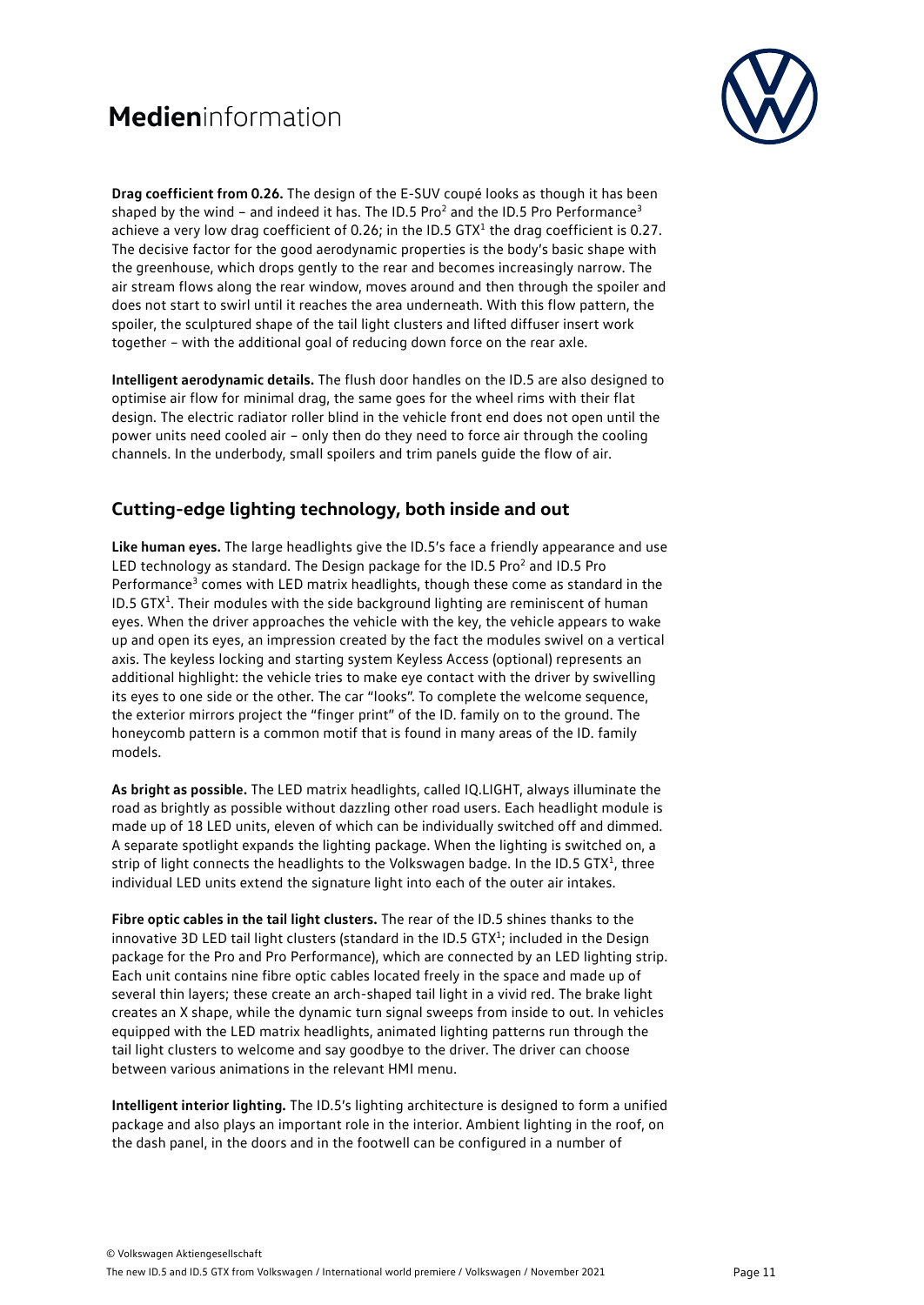

colours to suit the user's preference: in the ID.5, there are 10 colours (30 colours available as an option), while the sporty flagship model ID.5 GTX $1$  comes with 30 colours as standard. The ID. Light feature is a unique element in the ID.5's lighting concept: the intuitive lighting strip below the windscreen is also part of the background lighting system as well as contributing to the human-machine interface (for short: HMI).

The ID. Light uses different light pulses to signal whether the car is ready to drive, which direction – according to the navigation system – it should turn next or whether the battery is currently being charged. ID. Light also provides support in potentially dangerous situations. It informs and alerts the driver and occupants with bold lighting signals, for instance when there are vehicles in the blind spot or when the traffic in front of the vehicle is decelerating quickly. Moreover, ID. Light can also back up instructions from the navigation system with lighting signals. For example, it can indicate that the driver needs to move into the inside lane before taking a motorway exit or that they should take their foot off the accelerator in order to "coast" efficiently according to their speed. All colours and animations follow a carefully composed visual language that is friendly, universal and easy to understand, giving drivers the information they need while keeping their eyes on the road.

#### **Ultra-modern interior – a variety of customisation options**

**Large interior with a premium, feel-good ambience.** Thanks to the wheelbase of 2.77 metres and the space-saving architecture of the modular electric drive matrix (MEB), the interior has the spacious feel of a lounge. This added space highlights the new options opened up by electrically powered designs and showcases the body style of the future in the form of the ID.5. Despite the sloping, sporty roof line, the interior is spacious with a modern, cosy and elegant feel. Its design emphasises the overall feel of space: the dash panel appears to float lightly as it is not connected to the centre console. A soft surface covers the top of the dash panel and is divided by a seam. In the dark, the 10 colours in the background lighting system (standard) trace the interior lines – the ID.5's lighting architecture is an integral part of the design concept.

**A high standard of comfort on board.** Getting in the ID.5 is easy, and visibility is ideal because the driver and the passengers – particularly those in the rear – sit comfortably high up. The front seats are equipped with armrests on the inside, which can be individually and flexibly adjusted to the driver and front passenger. In between the two armrests, there is the long centre console, which is particularly versatile. For instance, the customer can individually select the position of the drink holder. While the vehicle is moving, noise levels are very low – the E-SUV coupé unlocks its power almost silently. One reason for this is its sophisticated aero-acoustic concept, while the complex insulating measures in the body are another. Innovative technologies reduce the weight, such as the side sills, which are made from a composite of aluminium and ultra highstrength steel.

**Plenty of space for luggage.** In its basic dimensions, the volume of the ID.5's luggage compartment is 549 litres, making it slightly bigger than the ID.4. When the rear seat backrests are folded down, the volume reaches 1,561 litres when loaded to roof height. The Plus assistance package contains the electric Easy Open & Close boot lid, which can be opened and closed with a mere foot movement. With the optional electric ball coupling, the ID.5 Pro<sup>2</sup> and ID.5 Pro Performance<sup>3</sup> can pull up to  $1,200$  kilograms (braked, with an 8 per cent gradient), while the ID.5 GTX can pull as many as 1,400 kilograms.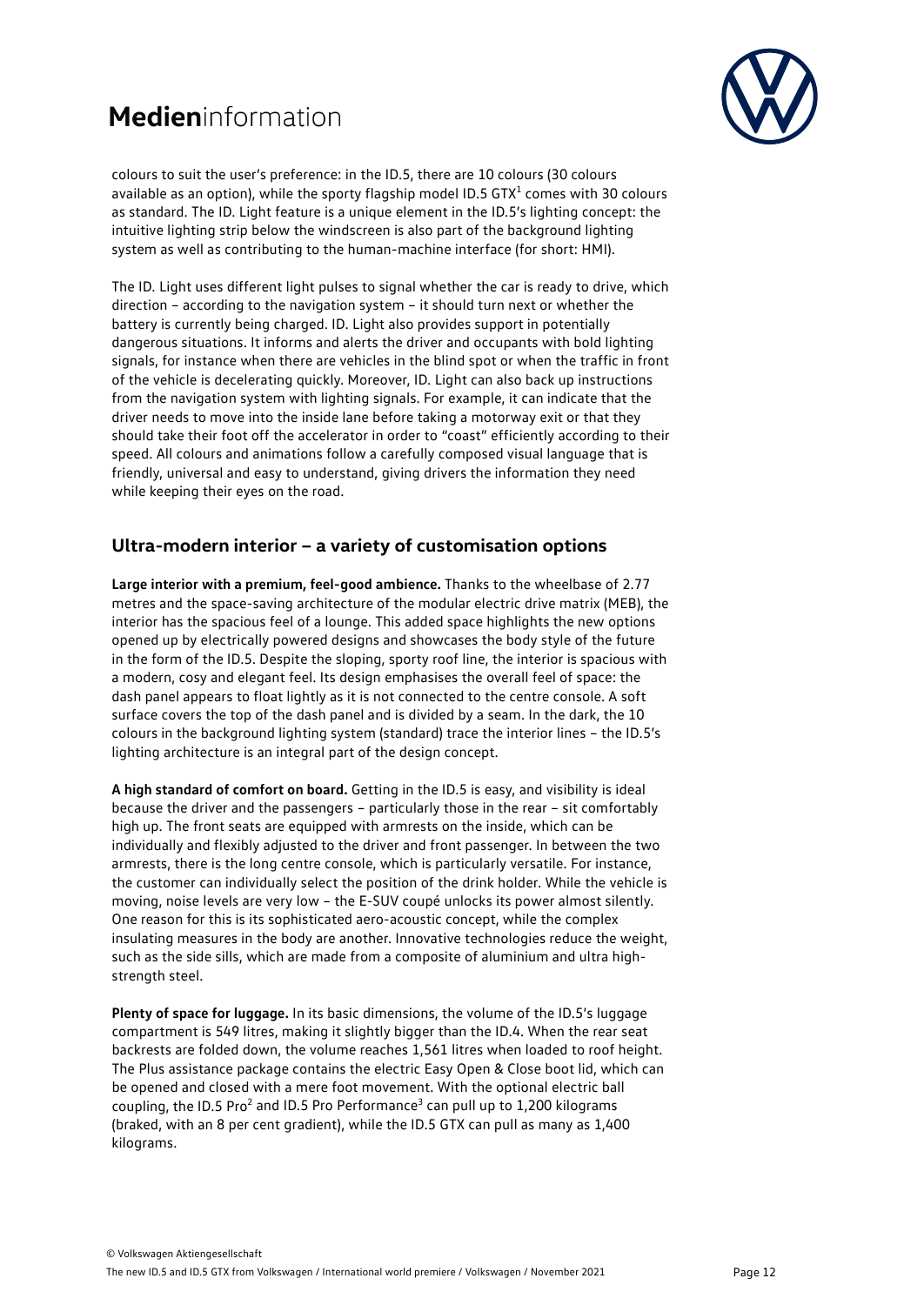

**Interior without any materials of animal origin.** The cover materials differ depending on the interior design but are always free from animal products. The textile option comes as standard. The ID.5 GTX<sup>1</sup> has seats featuring a combination of textile and leatherette. Depending on the specification package, the centre seat panels may be trimmed with ArtVelours, a microfibre material that includes recycled materials such as PET bottles. The front seats are immediately recognisable as belonging to the GTX thanks to a perforated GTX logo on the upper section of the backrest.

#### **Intuitive operation. Voice commands and augmented reality**

**Operating concept with two displays**. The ID.5's operating concept is modern and clean, streamlined and intuitive. At the heart of the concept are two free-standing displays. The compact driver display (5.3 inches) is controlled using touch controls on the multifunction steering wheel. A large rocker switch on the right-hand side is used to select the driving profiles. The middle of the dash panel accommodates the touch display for the navigation system, telephone functions, media, assist systems and vehicle settings. The screen measures 12 inches across the diagonal as standard. The menu structure is flat and easy to understand; users can quickly get to grip with the contents thanks its streamlined graphics.

**Quick and more confident voice commands.** The adaptive natural voice control function "Hello ID." represents the third operating level. It can process common phrases, while its Internet connection (standard) gives it access to the concentrated knowledge on the Cloud. In terms of recognition, the voice control function has grown even more confident and can now respond even more quickly.

**New features of the ID. Light.** The innovative ID. Light function, another standard feature, is a strip of light beneath the windscreen. It supports the driver in a number of situations by providing easy-to-understand lighting effects – for instance when turning, braking or providing messages from the Eco Assistance function. The ID. Light comes with new features – traffic hazard alert, information about parking spaces at the side of the road, and hints about moving into the correct lane of the motorway when navigation is active.

**Augmented reality head-up display**. With the augmented reality head-up display, Volkswagen is bringing a new high-end feature onto the market. In addition to information about speed and other vehicle functions, the display offers active and dynamic navigation instructions that are reflected onto the windscreen. For the ID.5's driver, these instructions appear 10 metres in front of the vehicle, for natural integration into the driver's line of sight.

**Precision and processing power.** The technical heart of the high-tech display is a particularly bright LCD display that is mounted inside the dash panel. High-precision mirrors reflect the rays generated by this display onto the windscreen, while special lenses separate the portions for the close and far range display levels. A device known as the AR Creator, a high-speed processing unit, positions the symbols in the display zone, using the data from the front camera, radar sensor and navigation map as a basis. The displays are stabilised with respect to the vehicle's movements and adapted to the geometry of the optical projection system.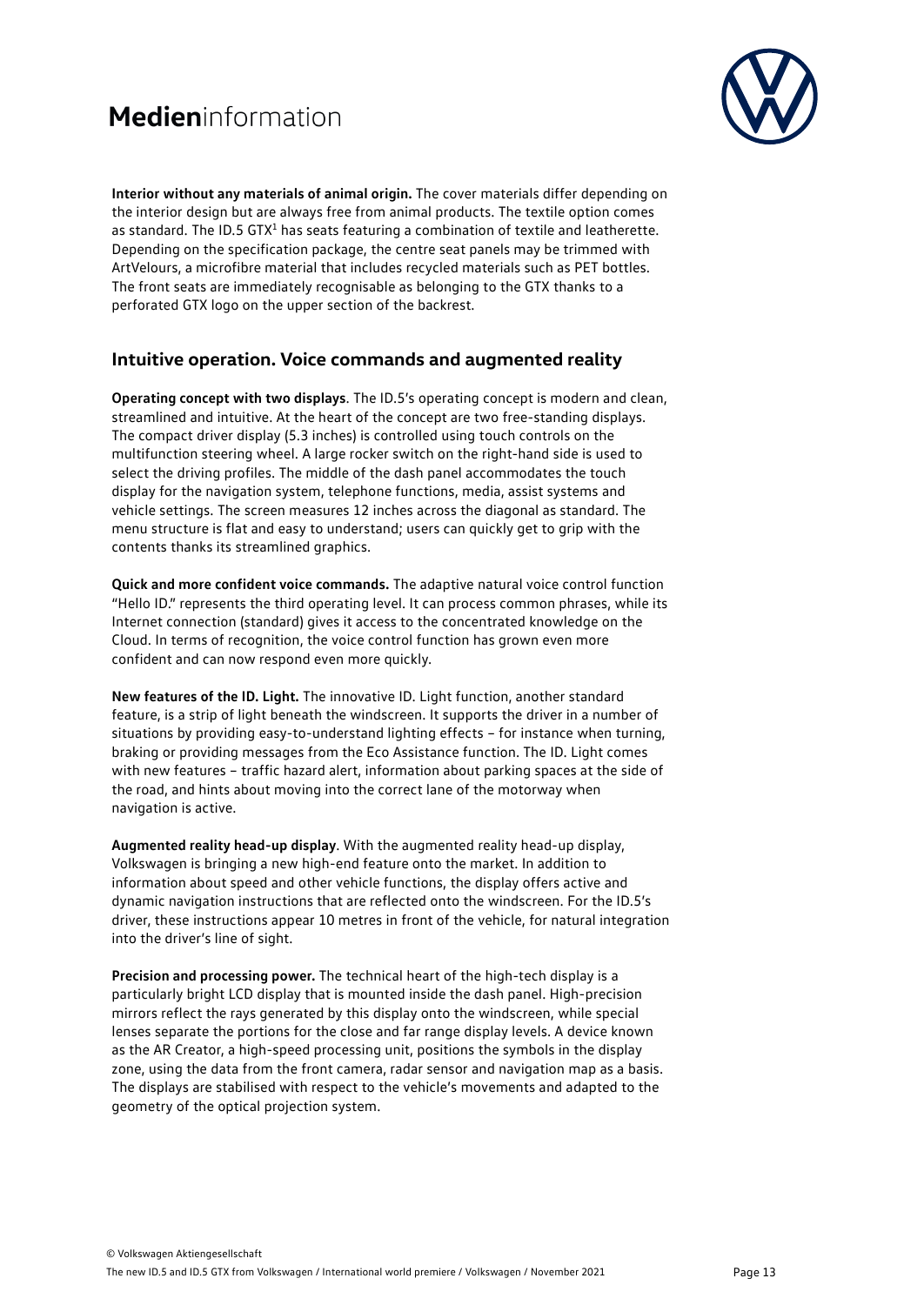

#### **Connectivity**

**Digital transformation.** With its ACCELERATE strategy, Volkswagen is now powering forward with three more major issues for the future: software-based products, new business models and autonomous driving.

The Infotainment package. The ID.5 and ID.5 GTX<sup>1</sup> are already connected as standard. One component of this is the Comfort mobile phone interface. This pairs the smartphone to the on-board Infotainment system and can charge it inductively if the phone is suitable for this. The standard App-Connect function enables media to be streamed via a smartphone, which can be embedded in its native environment using Android Auto, Apple Car Play and Mirror Link.

**The We Connect Start navigation services.** The Infotainment package also contains the navigation function and services from We Connect Start, which connect the ID.5 to the owner's smartphone and the traffic infrastructure. The most important of these features are the navigation services – including the Online Traffic Information, the Online Map Update and the Charging Stations service, which provides information about nearby charging stations. The Online Route Calculation function in the ID.5 has been updated and improved. On longer journeys, it schedules charging stops so that the destination can be reached quickly, using the current traffic information and forecasts as a basis. Points of interest can be transferred to the car using the free We Connect ID. app. The Internet Radio provides access to a number of stations and podcasts; the music services Spotify and Apple Music are also integrated into the Infotainment system.

**The We Connect Start vehicle-related services.** The second component of We Connect Start is the vehicle-related services that run on the We Connect ID. app. ID.5 owners can use the app to control the charging process, control the electric stationary air conditioning (standard) remotely, and check the battery's charge level and the vehicle's range.

**New electronics platform.** The ID.5's electronic architecture follows a fundamentally new concept. In terms of hardware, two high-performance computers known as ICAS (In-Car Application Servers) are the main components. They bring together a number of tasks that are otherwise spread over a number of small computers – however, basic vehicle functions such as drive system and brake control functions remain on their separate control units. Like on a stationary server, the software architecture is designed to be a broad service platform. This simplifies the exchange of data and functions between the systems without any compromises in terms of security. The new electronic architecture enables the vehicle to remain up-to-date at all times and even be improved in some areas – with Over-the-Air updates over the mobile signal network. For an incredibly simple user experience, Volkswagen makes these available to customers ever twelve weeks, therefore taking the next important step in its transformation into a software-oriented mobility service provider.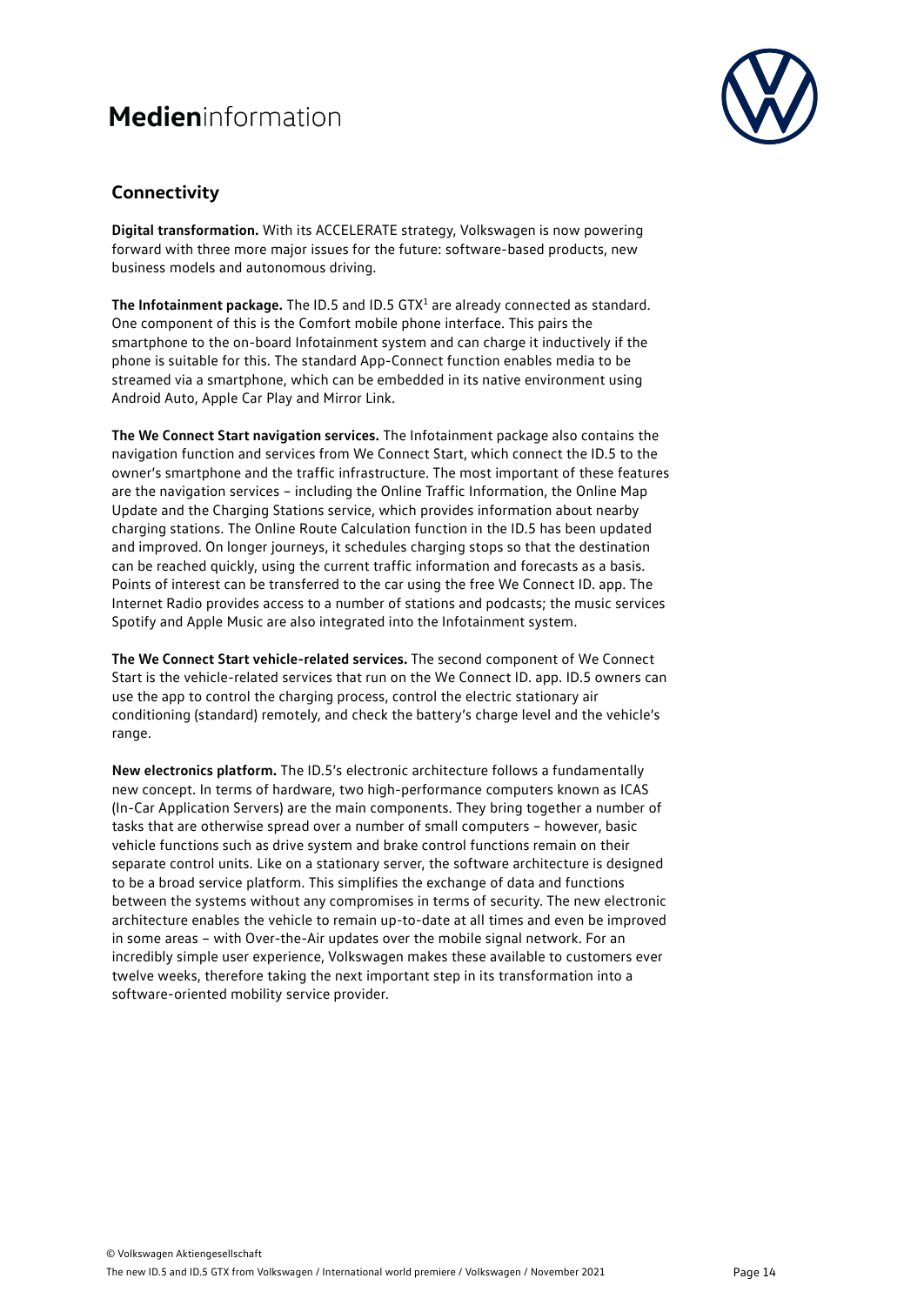

#### **Drive system and running gear**

**Three motor options ready for the launch.** The ID.5 will be launched in the European markets in 2022 with three different motor options. The ID.5 Pro<sup>2</sup> has its electric drive motor mounted at the rear with 128 kW (174 PS) of output and 310 Nm torque, while the ID.5 Pro Performance<sup>3</sup> delivers 150 kW (204 PS) and 310 Nm. In the ID.5 GTX<sup>1</sup>, there is one electric motor with 162 Nm torque on the front axle and another with 310 Nm on the rear axle – the dual-motor all-wheel drive system can deliver a maximum of 220 kW (299 PS)\*.

**ID.5 Pro and Pro Performance with rear-mounted motor.** The rear-mounted motor in the ID.5 Pro<sup>2</sup> and ID.5 Pro Performance<sup>3</sup> ensures agile handling and good traction, while also creating a small turning circle of 10.2 metres. The vehicle is powered by a permanently excited synchronous motor (PSM) with a high degree of efficiency: it is well above 90 per cent in almost all driving situations. The electric motor is positioned above the rear axle and sends its torque to a two-stage 1-speed gearbox including differential. Including the power electronics, which process the control signals and switch the currents, the drive unit only weighs around 90 kilograms.

**ID.5 GTX with dual-motor all-wheel drive**. The rear axle of the ID.5 GTX<sup>1</sup> flagship model is also fitted with a PSM electric drive motor. Like the ID. Pro Performance, its key performance figures are 150 kW (204 PS) of power and torque of 310 Nm. An asynchronous motor (ASM) is installed on the front axle with 109 PS and 162 Nm. This is particularly compact and light in its construction, can be overloaded on a temporary basis and only produces minimal drag losses when it runs without generating electrical energy. The sporty ID.5 GTX<sup>1</sup> accelerates from 0 to 100 km/h in 6.3 seconds and continues up to its electronically limited maximum speed of 180 km/h. The projected range is 480 km (WLTP<sup>4</sup>).

**All-wheel drive strategy for optimum dynamics in the ID.5 GTX.** The intelligent control system for the dual-motor all-wheel drive in the ID.5 GTX always aims to achieve the optimum in efficiency, dynamics and ride stability. In many situations, the drive motor on the rear axle is able to power the vehicle all by itself. As soon as the driver wants to shift to a sportier style or needs more traction, the ASM on the front axle is activated. This takes place in just a few fractions of a second and so smoothly that it is unnoticeable for the driver.

**Maximum efficiency.** The ID.5 Pro<sup>2</sup> accelerates from 0 to 100 km/h in 10.4 seconds and its maximum speed is 160 km/h. The projected range is up to 520 km (WLTP<sup>5</sup>). The key performance figures for the ID.5 Pro Performance<sup>3</sup> are: from 0 to 100 km/h in 8.4 seconds, top speed of 160 km/h and a projected range of up to 520 km (WLTP<sup>5</sup>). The figures for the ID.5 GTX<sup>1</sup>: from 0 to 100 km/h in 6.3 seconds, top speed of 180 km/h and a projected range of up to 480 km (WLTP<sup>4</sup>).

**Coasting or recuperation.** Recuperation is an important factor for efficient driving in all ID.5 motor options. Using the rocker switch behind the steering wheel, the driver decides whether the vehicle should coast or recover energy when the accelerator is released. If the D (Drive) position is engaged, the ID.5 will switch to coasting in most situations, while the electric drive motors rotate with almost zero load. If position B (Brake) is engaged on the other hand, then overrun recuperation will generally be activated: the electric motors function as alternators on a temporary basis and feed current back into the battery. Depending on the driver's preference, the Eco Assistance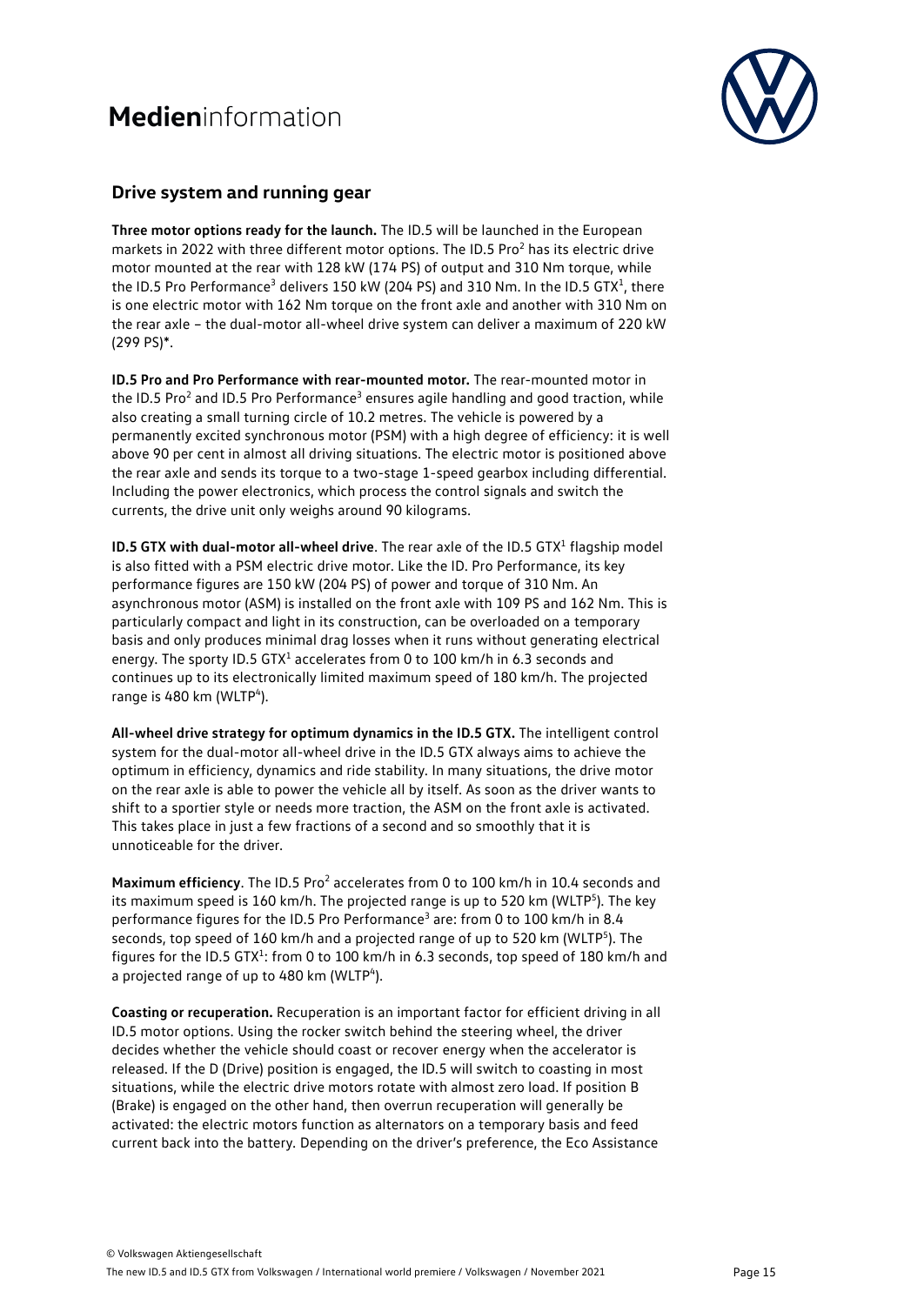

system can manage the coasting and recuperation processes as soon as the vehicle approaches an area with a reduced speed limit. To do this, the system uses information including navigation data.

**Brake energy recuperation**. All gentle and moderate deceleration is also performed by the electric drive motors using recuperation. The highly efficient PSM in the rear normally deals with this deceleration alone, though the ASM can also contribute when braking at a high speed. The ID.5 models can brake electrically alone up to a deceleration rate of around 0.3 g, which corresponds to an energy recovery level of more than 100 kW. The hydraulic wheel brakes do not step in until above this point. This transition is practically unnoticeable for the driver, and recuperation remains active almost until the vehicle comes to a stop.

**A sporty all-rounder.** Nimble in the city, agile on rural roads, laid back and quiet on the motorway: the ID.5 and ID.5  $GTX<sup>1</sup>$  are sporty all-rounders that deliver a confident and safe ride experience. The lithium-ion battery, which is located under the passenger compartment, ensures a low centre of gravity and equal distribution of the axle loads. Thanks to its powerful traction and 16 centimetres of ground clearance, the E-SUV coupé often manages to go even further, beyond the point where the tarmac comes to an end.

**Connected control**. In the ID.5, the control systems for the drive system and brakes are closely connected. The standard Vehicle Dynamics Manager, a high-speed computer, works closely with the ESC stability control and all-wheel drive control (in the ID.5 GTX<sup>1</sup>). When taking corners with a sporty style, the electronic XDS differential lock (or the XDS+ in the ID.5 GTX<sup>1</sup>) also communicates with the vehicle dynamics manager and rounds off the handling experience. The control system in the ID.5 is a lot quicker and more precise than that of a conventionally powered vehicle; what's more, the electric drive motors can implement control signals a lot more quickly than any combustion engine.

**Up to five driving profiles in the ID.5 GTX.** The driving profile selection function is standard in all ID.5 models. With this function, the driver can influence how the electric motors and steering system work as standard in the Eco, Comfort and Sport profiles; in the Sport profile, the front electric motor on the ID.5  $GTX<sup>1</sup>$  is always activated. In the ID.5 GTX $<sup>1</sup>$ , the driver can also opt for the Traction profile, which is designed especially</sup> for low speeds on slippery terrain. If the driver wants to achieve a particularly dynamic style on-road, they can switch the ESC stability control to a Sports mode.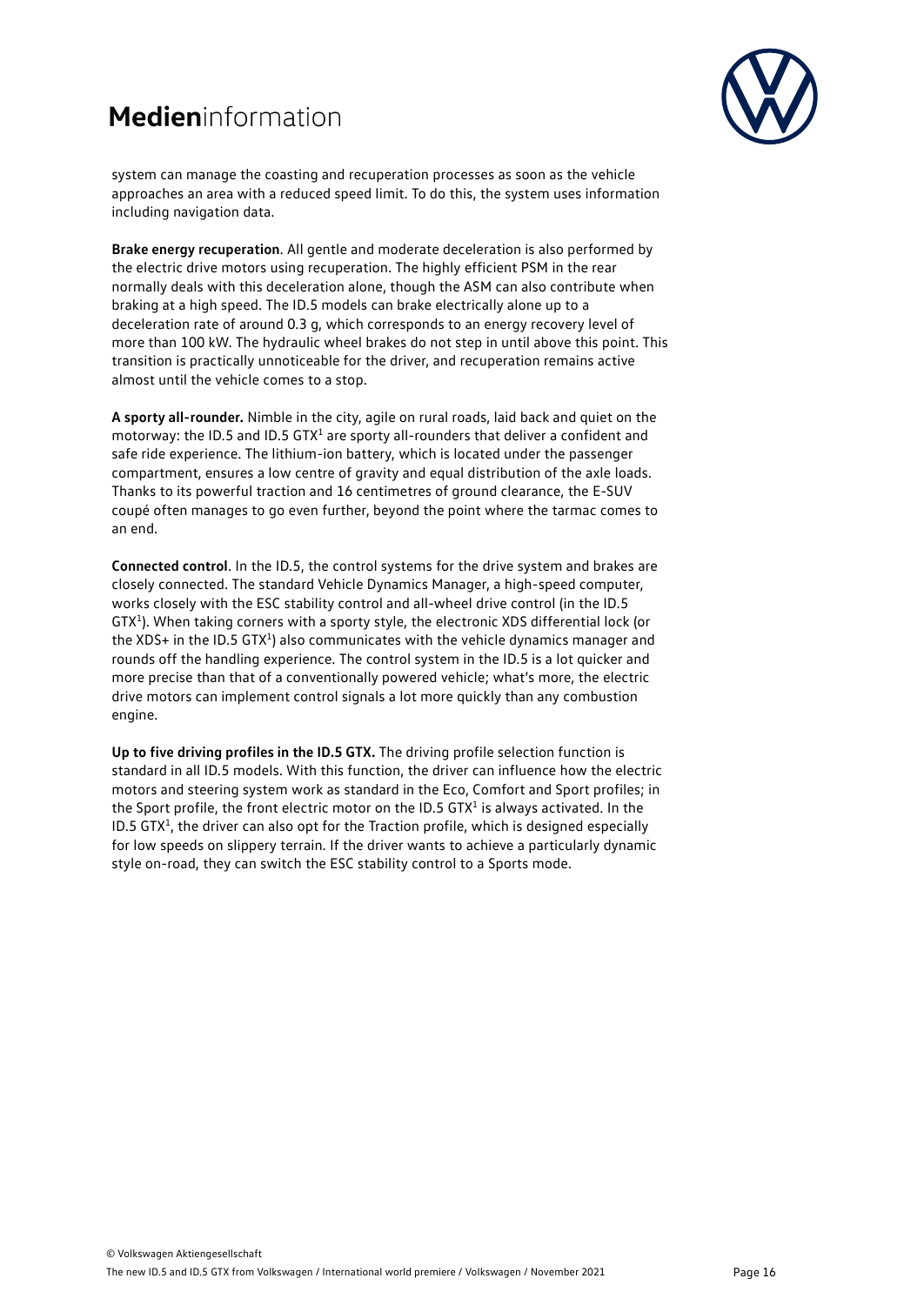

#### **Battery and charging options**

**Lithium-ion battery with 77 kWh.** The high-voltage battery plays a decisive role in the ID.5's all-round nature: with its 77 kWh net battery content, it gives the ID.5 Pro<sup>2</sup> and ID.5 Pro Performance<sup>3</sup> models a projected practical range of up to 520 km (WLTP<sup>5</sup>), while the ID.5 GTX achieves around 480 km (WLTP<sup>4</sup>). The housing is made from aluminium profiles and is protected by a solid underbody guard and strong frame. Inside there are twelve battery modules, each of which houses 24 cells with a flexible outer shell. A floor plate with built-in water channels keeps the modules at their ideal operating temperature of around 25 degrees Celsius – this benefits power output, fast DC charging and the service life. After eight years of operation or 160,000 km travelled, the battery still has at least 70 per cent of its original capacity – protected by a Volkswagen warranty.

**Charging ecosystem.** We Charge is the name of the ecosystem for convenient, connected and sustainable charging of electric vehicles set up by Volkswagen. This offers the ideal solution for any situation and any location – whether on a long journey, out and about, or at home.

**Elli: green energy for charging at home.** The ID.5 and ID.5 GTX<sup>1</sup>, which are produced in the Zwickau factory in Germany, are handed over to European customers with a carbonneutral balance sheet. If these customers then charge their vehicles with green energy, they are almost completely climate-neutral. Via Elli, a Volkswagen Group brand, customers can have their garage at home supplied with Volkswagen Naturstrom, which is generated from 100% renewable energy. The Mode-2 cable is used for charging at home (option).

**Intelligent charging in your garage – optional bi-directional charging.** The ID.Charger is also available from Elli. The wall box is available in three designs, each of which delivers up to 11 kW that can charge the ID.5 with alternating current. When combined with a suitable home energy management system (HEMS), the ID. Charger will also offer additional functions in future. For example, it will enable the vehicle to be charged during lower-tariff periods or charged with self-generated solar power if the house has a photovoltaic system. Furthermore, provided there is a suitable infrastructure, bidirectional charging will also be possible at home in future: the ID.5 will be able to feed power that it does not need back into the domestic grid.

**Rapid charging while out and about**. We Charge provides ID.5 drivers with access to one of Europe's largest and fastest growing charging networks, which currently consists of around 250,000 charging points. Using the standard Mode-3 cable, the E-SUV coupé can also be charged with up to 11 kW of alternating current (AC) even when it is out and about. At a direct current (DC) quick-charging station, the battery can store enough energy for the next 390 km or 320 km in the GTX (WLTP) within 30 minutes and achieve a charging power of up to 135 kW. Within the IONITY network, Volkswagen customers with We Charge can charge their vehicles at favourable conditions; frequent drivers can opt for a tailor-made tariff. Whether using AC or DC charging, the We Charge charging card or a smartphone with the Volkswagen We Connect ID. app are all it takes to start the charging process. Charging is set to be even more convenient in future with the Plug & Charge function: the vehicle registers itself at the charging station and activates the station – the charging process then starts automatically. A charging agreement is necessary in order to do this, for example from We Charge.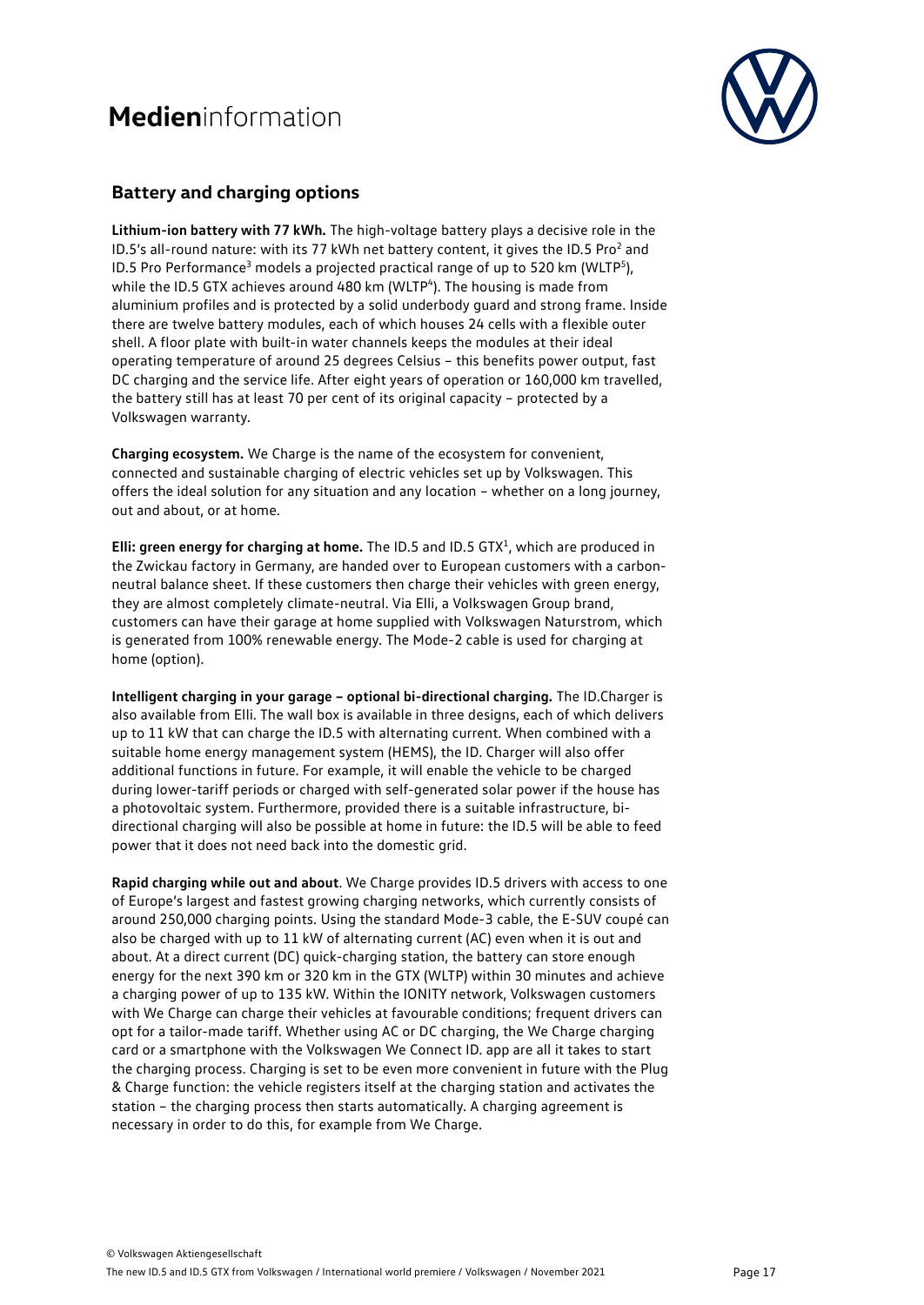

#### **Way to Zero**

**On the Way to Zero.** By 2030, Volkswagen is aiming to cut carbon emissions per vehicle by 40 per cent, and following its Way to Zero, the company is set to be climate neutral balance by 2050 at the latest. By 2030, at least 70 per cent of Volkswagen's unit sales in Europe is to come from electric-only vehicles, which is equivalent to significantly more than one million vehicles. In North America and China, the goal is that electric vehicles will account for at least 50 per cent of unit sales. To achieve these goals, Volkswagen is launching at least one electric vehicle onto the market every year.

**Extensive digitalisation:** Volkswagen is ambitious. It is taking a forward-looking stance with its new ACCELERATE brand strategy. In the future, the Volkswagen brand not only wants to be the benchmark for electric mobility, but also for the areas of the digital customer experience, vehicle software and autonomous driving. The goal is to enhance the vehicle to become a software-based product. With innovative assist systems and Over-the-Air Updates, our ID. models already provide drivers with maximum comfort and the best possible user experience. The next important step in our transformation into a software-oriented mobility provider.

**Investment in renewable energy.** Volkswagen is investing heavily in Europe's quickcharging network and is working with its partners to create a network of 18,000 charging points by 2025. Volkswagen is also the first vehicle manufacturer to support the expansion of renewable energy on a large scale. Work is underway to construct new wind and solar farms in various regions of Europe by 2025. Collectively, these farms will then generate around seven terawatt hours of additional green power in 2025. The first measures have already been contractually agreed with the energy group RWE.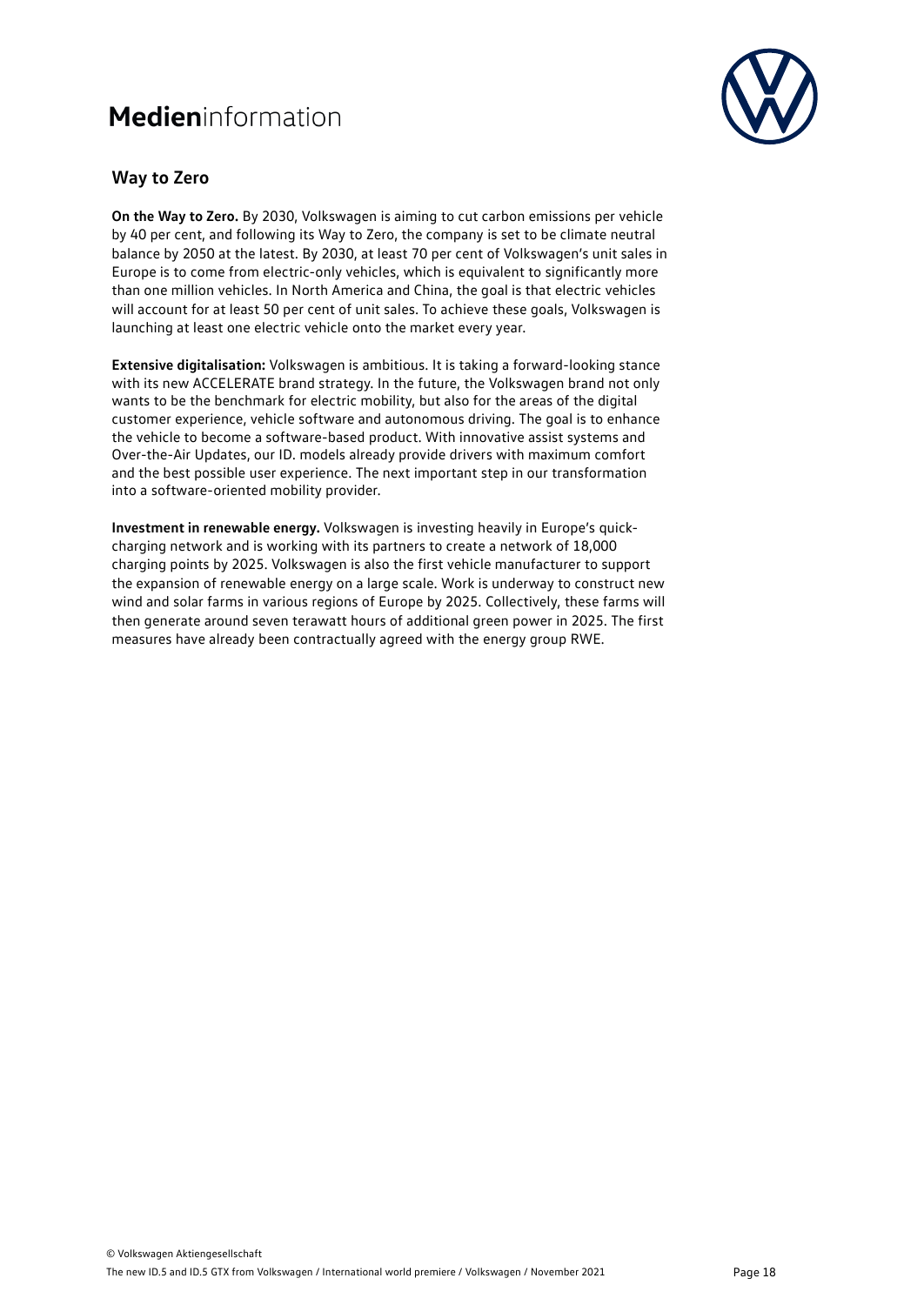

### **Technical data for the ID.5 / ID.5 GTX**

|                  | ID.5 Pro              |  |
|------------------|-----------------------|--|
| Maximum power*   | 128 kW / 174 PS       |  |
| Gearbox          | 1-speed gearbox, rear |  |
| Top speed        | $160$ km/h            |  |
| 0-100 km/h       | 10.4 s                |  |
| Range (WLTP)     | Up to 520 km          |  |
| Drag coefficient | $cd$ 0.26             |  |

|                  | <b>ID.5 Pro Performance</b> |  |
|------------------|-----------------------------|--|
| Maximum power*   | 150 kW / 204 PS             |  |
| Gearbox          | 1-speed gearbox, rear       |  |
| Top speed        | $160$ km/h                  |  |
| 0-100 km/h       | 8.4s                        |  |
| Range (WLTP)     | Up to 520 km                |  |
| Drag coefficient | $cd$ 0.26                   |  |

|                  | ID.5 GTX                                           |  |
|------------------|----------------------------------------------------|--|
| Maximum power*   | 220 kW / 299 PS                                    |  |
| Gearbox          | 1-speed gearbox, one in the front, one in the rear |  |
| Top speed        | $180$ km/h                                         |  |
| $0 - 100$ km/h   | 6.3s                                               |  |
| Range (WLTP)     | Up to 480 km                                       |  |
| Drag coefficient | $Cd$ 0.27                                          |  |